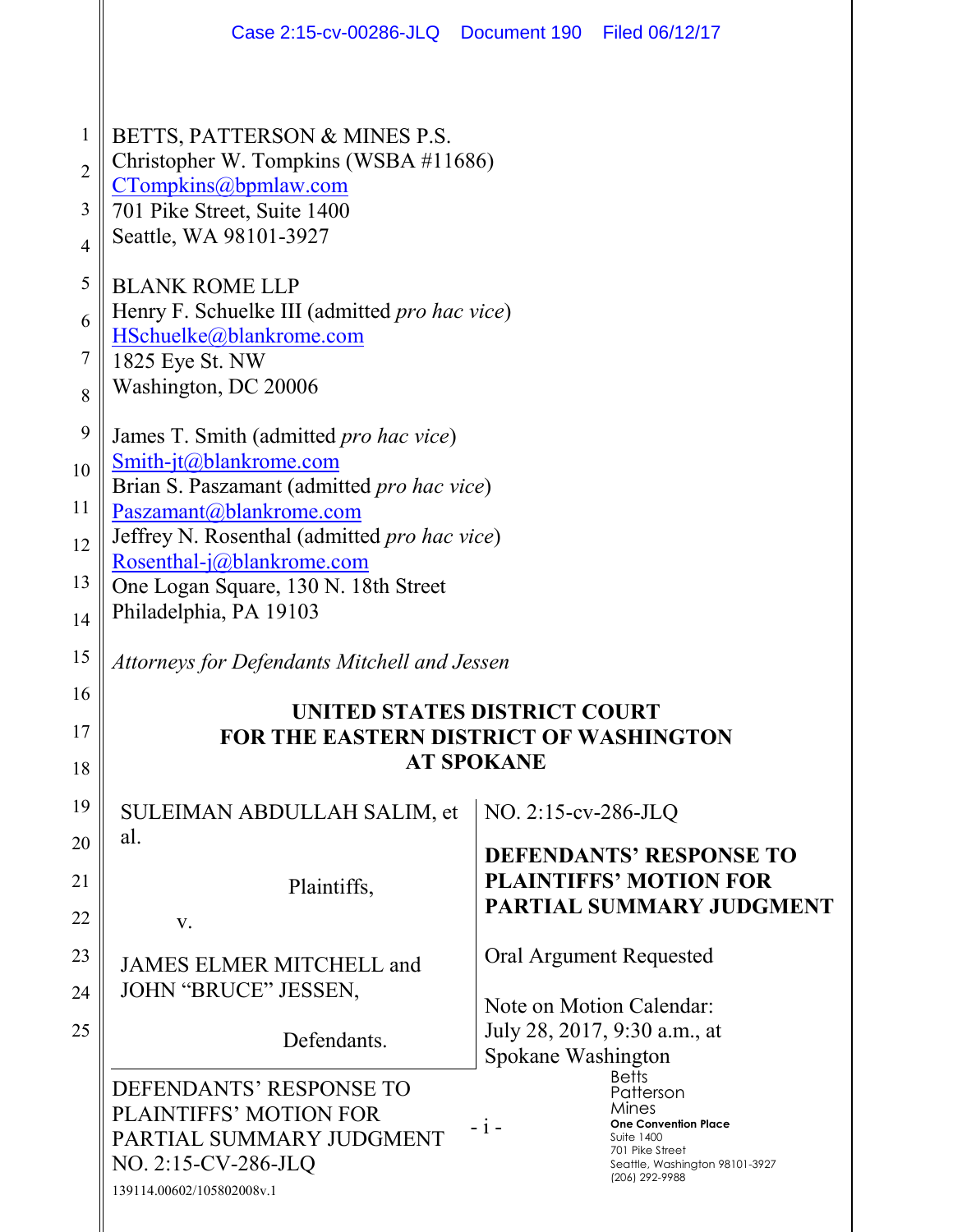# **TABLE OF CONTENTS**

| $\overline{2}$      |                                                                                                                                                                                                                                                                                                               |                                                              |                                                            |                                                     |  |                                                                                                                              | Page |
|---------------------|---------------------------------------------------------------------------------------------------------------------------------------------------------------------------------------------------------------------------------------------------------------------------------------------------------------|--------------------------------------------------------------|------------------------------------------------------------|-----------------------------------------------------|--|------------------------------------------------------------------------------------------------------------------------------|------|
| 3                   |                                                                                                                                                                                                                                                                                                               |                                                              |                                                            |                                                     |  |                                                                                                                              |      |
| $\overline{4}$<br>5 | $I_{\cdot}$                                                                                                                                                                                                                                                                                                   | Plaintiffs' Recitation of the Factual Background Ovvereaches |                                                            |                                                     |  |                                                                                                                              |      |
| 6                   |                                                                                                                                                                                                                                                                                                               |                                                              |                                                            |                                                     |  |                                                                                                                              |      |
| 7                   | II.                                                                                                                                                                                                                                                                                                           |                                                              | The Record Undercuts Plaintiffs' Claim that Defendants Are |                                                     |  |                                                                                                                              |      |
| 8<br>9              | III.                                                                                                                                                                                                                                                                                                          | Plaintiffs Offer No Evidence That Defendants Aided And       |                                                            |                                                     |  |                                                                                                                              |      |
| 10<br>11            |                                                                                                                                                                                                                                                                                                               | A <sub>1</sub>                                               |                                                            |                                                     |  | Defendants Did Not Provide "Substantial" Assistance in                                                                       |      |
| 12                  |                                                                                                                                                                                                                                                                                                               |                                                              | 1.                                                         | Plaintiffs' Domestic ATS Authority is Not           |  |                                                                                                                              |      |
| 13<br>14            |                                                                                                                                                                                                                                                                                                               |                                                              | 2.                                                         | Authoritative Customary International Law           |  |                                                                                                                              |      |
| 15                  |                                                                                                                                                                                                                                                                                                               |                                                              |                                                            | Demonstrates a Lack of <i>Actus Reus</i> to Support |  |                                                                                                                              |      |
| 16<br>17            |                                                                                                                                                                                                                                                                                                               |                                                              | 3 <sub>1</sub>                                             | EITs Defendants Suggested the CIA Use on            |  | There is a Break in the Casual Chain Between the                                                                             |      |
| 18                  |                                                                                                                                                                                                                                                                                                               |                                                              |                                                            | Zubaydah and Other HVDs and the Techniques          |  |                                                                                                                              |      |
| 19<br>20            |                                                                                                                                                                                                                                                                                                               | <b>B.</b>                                                    |                                                            |                                                     |  | Defendants Lack the <i>Mens Rea</i> for Aiding and Abetting                                                                  |      |
| 21                  |                                                                                                                                                                                                                                                                                                               |                                                              |                                                            |                                                     |  |                                                                                                                              |      |
| 22                  | IV.                                                                                                                                                                                                                                                                                                           |                                                              |                                                            |                                                     |  | This Court Need Not Decide Whether Plaintiffs Were Subjected<br>to Torture and CIDT to Determine that Defendants Did Not Aid |      |
| 23                  |                                                                                                                                                                                                                                                                                                               |                                                              |                                                            |                                                     |  |                                                                                                                              |      |
| 24                  |                                                                                                                                                                                                                                                                                                               | A.                                                           |                                                            | Whether Plaintiffs Were Subjected To Torture by the |  |                                                                                                                              |      |
| 25                  |                                                                                                                                                                                                                                                                                                               |                                                              |                                                            | CIA Is Irrelevant Where No Aiding and Abetting      |  |                                                                                                                              |      |
|                     | <b>Betts</b><br>DEFENDANTS' RESPONSE TO<br>Patterson<br>Mines<br>PLAINTIFFS' MOTION FOR<br>$-ii -$<br><b>One Convention Place</b><br>PARTIAL SUMMARY JUDGMENT<br><b>Suite 1400</b><br>701 Pike Street<br>NO. 2:15-CV-286-JLQ<br>Seattle, Washington 98101-3927<br>(206) 292-9988<br>139114.00602/105802008v.1 |                                                              |                                                            |                                                     |  |                                                                                                                              |      |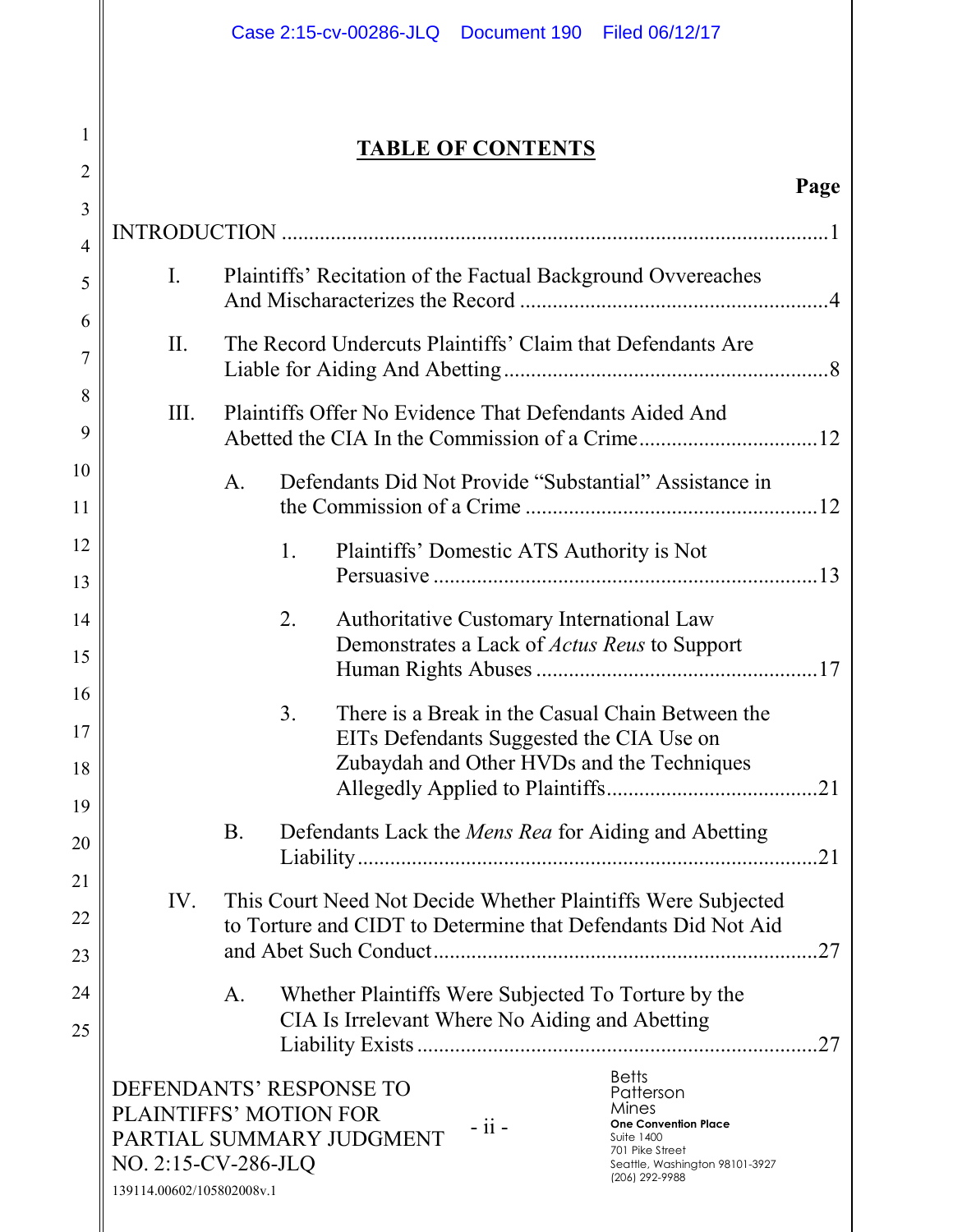|                |                                                                                                                                   | Case 2:15-cv-00286-JLQ  Document 190  Filed 06/12/17 |                                                                                                                                                               |     |
|----------------|-----------------------------------------------------------------------------------------------------------------------------------|------------------------------------------------------|---------------------------------------------------------------------------------------------------------------------------------------------------------------|-----|
| $\mathbf{1}$   | <b>B.</b>                                                                                                                         | The Legal Basis for Plaintiffs' Torture and CIDT     |                                                                                                                                                               |     |
| $\overline{2}$ |                                                                                                                                   |                                                      |                                                                                                                                                               | 29  |
| 3              |                                                                                                                                   |                                                      |                                                                                                                                                               | .30 |
| $\overline{4}$ |                                                                                                                                   |                                                      |                                                                                                                                                               |     |
| 5              |                                                                                                                                   |                                                      |                                                                                                                                                               |     |
| 6              |                                                                                                                                   |                                                      |                                                                                                                                                               |     |
| 7              |                                                                                                                                   |                                                      |                                                                                                                                                               |     |
| 8              |                                                                                                                                   |                                                      |                                                                                                                                                               |     |
| 9              |                                                                                                                                   |                                                      |                                                                                                                                                               |     |
| 10             |                                                                                                                                   |                                                      |                                                                                                                                                               |     |
| 11             |                                                                                                                                   |                                                      |                                                                                                                                                               |     |
| 12             |                                                                                                                                   |                                                      |                                                                                                                                                               |     |
| 13             |                                                                                                                                   |                                                      |                                                                                                                                                               |     |
| 14             |                                                                                                                                   |                                                      |                                                                                                                                                               |     |
| 15             |                                                                                                                                   |                                                      |                                                                                                                                                               |     |
| 16             |                                                                                                                                   |                                                      |                                                                                                                                                               |     |
| 17             |                                                                                                                                   |                                                      |                                                                                                                                                               |     |
| 18             |                                                                                                                                   |                                                      |                                                                                                                                                               |     |
| 19             |                                                                                                                                   |                                                      |                                                                                                                                                               |     |
| 20             |                                                                                                                                   |                                                      |                                                                                                                                                               |     |
| 21             |                                                                                                                                   |                                                      |                                                                                                                                                               |     |
| 22             |                                                                                                                                   |                                                      |                                                                                                                                                               |     |
| 23             |                                                                                                                                   |                                                      |                                                                                                                                                               |     |
| 24             |                                                                                                                                   |                                                      |                                                                                                                                                               |     |
| 25             |                                                                                                                                   |                                                      |                                                                                                                                                               |     |
|                | DEFENDANTS' RESPONSE TO<br>PLAINTIFFS' MOTION FOR<br>PARTIAL SUMMARY JUDGMENT<br>NO. 2:15-CV-286-JLQ<br>139114.00602/105802008v.1 | $-$ iii $-$                                          | <b>Betts</b><br>Patterson<br>Mines<br><b>One Convention Place</b><br><b>Suite 1400</b><br>701 Pike Street<br>Seattle, Washington 98101-3927<br>(206) 292-9988 |     |

 $\mathbf{I}$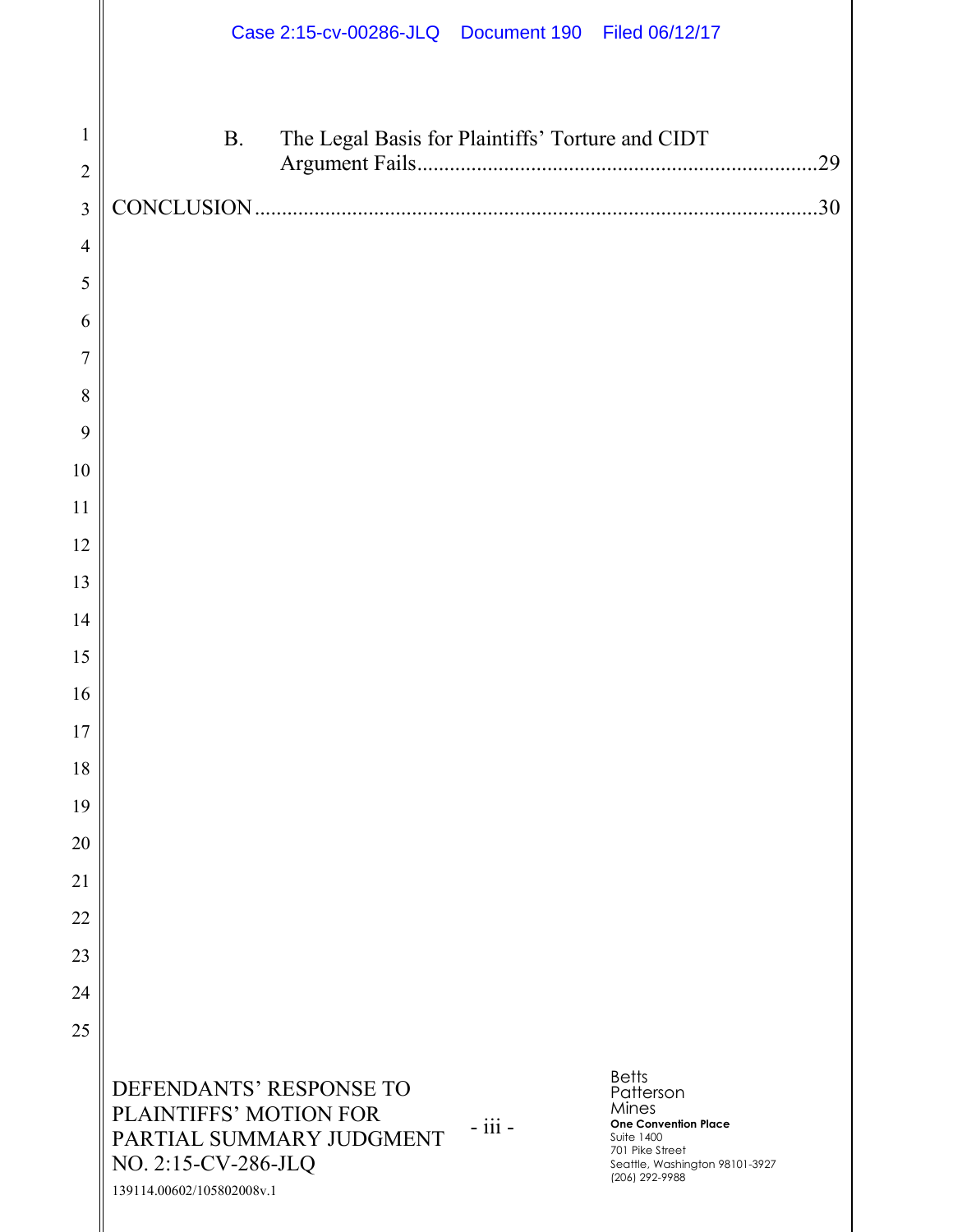|          | Case 2:15-cv-00286-JLQ  Document 190  Filed 06/12/17                                                                                                                                                                                                                                                                 |  |  |  |
|----------|----------------------------------------------------------------------------------------------------------------------------------------------------------------------------------------------------------------------------------------------------------------------------------------------------------------------|--|--|--|
|          |                                                                                                                                                                                                                                                                                                                      |  |  |  |
| 1        | <b>TABLE OF AUTHORITIES</b>                                                                                                                                                                                                                                                                                          |  |  |  |
| 2        | Page(s)                                                                                                                                                                                                                                                                                                              |  |  |  |
| 3        | Cases                                                                                                                                                                                                                                                                                                                |  |  |  |
| 4<br>5   | Abebe-Jira v. Negewo,                                                                                                                                                                                                                                                                                                |  |  |  |
| 6<br>7   | Aldana v. Del Monte Fresh Produce, N.A., Inc.,                                                                                                                                                                                                                                                                       |  |  |  |
| 8        | Ashcraft v. Tennessee,                                                                                                                                                                                                                                                                                               |  |  |  |
| 9        |                                                                                                                                                                                                                                                                                                                      |  |  |  |
| 10<br>11 | Chavez v. Carranza,                                                                                                                                                                                                                                                                                                  |  |  |  |
| 12       | Doe I v. Liu $Q_i$ ,                                                                                                                                                                                                                                                                                                 |  |  |  |
| 13       |                                                                                                                                                                                                                                                                                                                      |  |  |  |
| 14<br>15 | Doe I v. Nestle USA, Inc.,                                                                                                                                                                                                                                                                                           |  |  |  |
| 16       | Doe v. Cisco Sys.,                                                                                                                                                                                                                                                                                                   |  |  |  |
| 17<br>18 | Doe v. Drummond Co.,<br>2010 U.S. Dist. LEXIS 145386 (N.D. Ala. Apr. 30, 2010) 16-17                                                                                                                                                                                                                                 |  |  |  |
| 19<br>20 | Doe v. Exxon Mobil Corp.,                                                                                                                                                                                                                                                                                            |  |  |  |
| 21<br>22 | Doe v. Nestle USA, Inc.,                                                                                                                                                                                                                                                                                             |  |  |  |
| 23<br>24 | Doe v. Saravia,                                                                                                                                                                                                                                                                                                      |  |  |  |
| 25       | Filartiga v. Pena-Irala,                                                                                                                                                                                                                                                                                             |  |  |  |
|          | <b>Betts</b><br>DEFENDANTS' RESPONSE TO<br>Patterson<br>Mines<br><b>PLAINTIFFS' MOTION FOR</b><br>$-iv -$<br><b>One Convention Place</b><br>PARTIAL SUMMARY JUDGMENT<br><b>Suite 1400</b><br>701 Pike Street<br>NO. 2:15-CV-286-JLQ<br>Seattle, Washington 98101-3927<br>(206) 292-9988<br>139114.00602/105802008v.1 |  |  |  |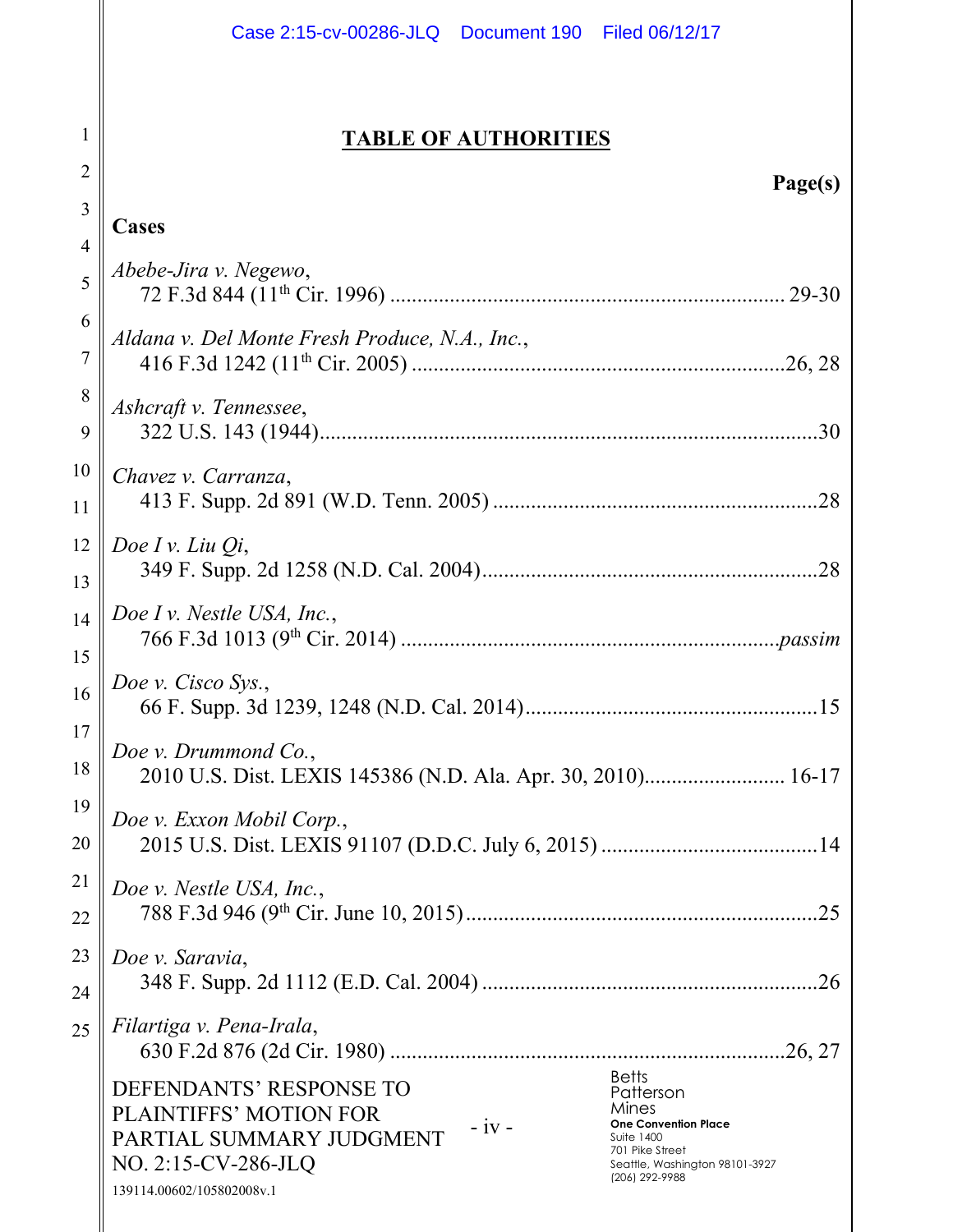|          | Case 2:15-cv-00286-JLQ  Document 190  Filed 06/12/17                                                                                                                                                                                                                                                                         |
|----------|------------------------------------------------------------------------------------------------------------------------------------------------------------------------------------------------------------------------------------------------------------------------------------------------------------------------------|
| 1        | In re Chiquita Brands Int'l, Inc.,                                                                                                                                                                                                                                                                                           |
| 2        |                                                                                                                                                                                                                                                                                                                              |
| 3        | In re Estate of Ferdinand E Marcos Human Rights Litigation,                                                                                                                                                                                                                                                                  |
| 4        | .26                                                                                                                                                                                                                                                                                                                          |
| 5        | Liu Bo Shan v. China Constr. Bank Corp.,                                                                                                                                                                                                                                                                                     |
| 6        | Mehinovic v. Vuckovic,                                                                                                                                                                                                                                                                                                       |
| 7        |                                                                                                                                                                                                                                                                                                                              |
| 8        | Padilla v. Yoo,                                                                                                                                                                                                                                                                                                              |
| 9        |                                                                                                                                                                                                                                                                                                                              |
| 10<br>11 | Presbyterian Church of Sudan v. Talisman Energy, Inc.,<br>.28                                                                                                                                                                                                                                                                |
| 12       | Presbyterian Church of Sudan v. Talisman Energy, Inc.,                                                                                                                                                                                                                                                                       |
| 13       |                                                                                                                                                                                                                                                                                                                              |
| 14<br>15 | Prosecutor v. Akayesu,<br>.29                                                                                                                                                                                                                                                                                                |
| 16       | Prosecutor v. Fofana and Kondewa,                                                                                                                                                                                                                                                                                            |
| 17       |                                                                                                                                                                                                                                                                                                                              |
| 18       | Prosecutor v. Furundžija,                                                                                                                                                                                                                                                                                                    |
| 19       | Prosecutor v. Simić et al.,                                                                                                                                                                                                                                                                                                  |
| 20       |                                                                                                                                                                                                                                                                                                                              |
| 21       | Prosecutor v. Tadic,                                                                                                                                                                                                                                                                                                         |
| 22       |                                                                                                                                                                                                                                                                                                                              |
| 23       | Prosecutor v. Taylor,                                                                                                                                                                                                                                                                                                        |
| 24       |                                                                                                                                                                                                                                                                                                                              |
| 25       | S. African Apartheid Litig. v. Daimler AG,<br><b>Betts</b><br>DEFENDANTS' RESPONSE TO<br>Patterson<br>Mines<br>PLAINTIFFS' MOTION FOR<br>- V -<br><b>One Convention Place</b><br>PARTIAL SUMMARY JUDGMENT<br><b>Suite 1400</b><br>701 Pike Street<br>NO. 2:15-CV-286-JLQ<br>Seattle, Washington 98101-3927<br>(206) 292-9988 |
|          | 139114.00602/105802008v.1                                                                                                                                                                                                                                                                                                    |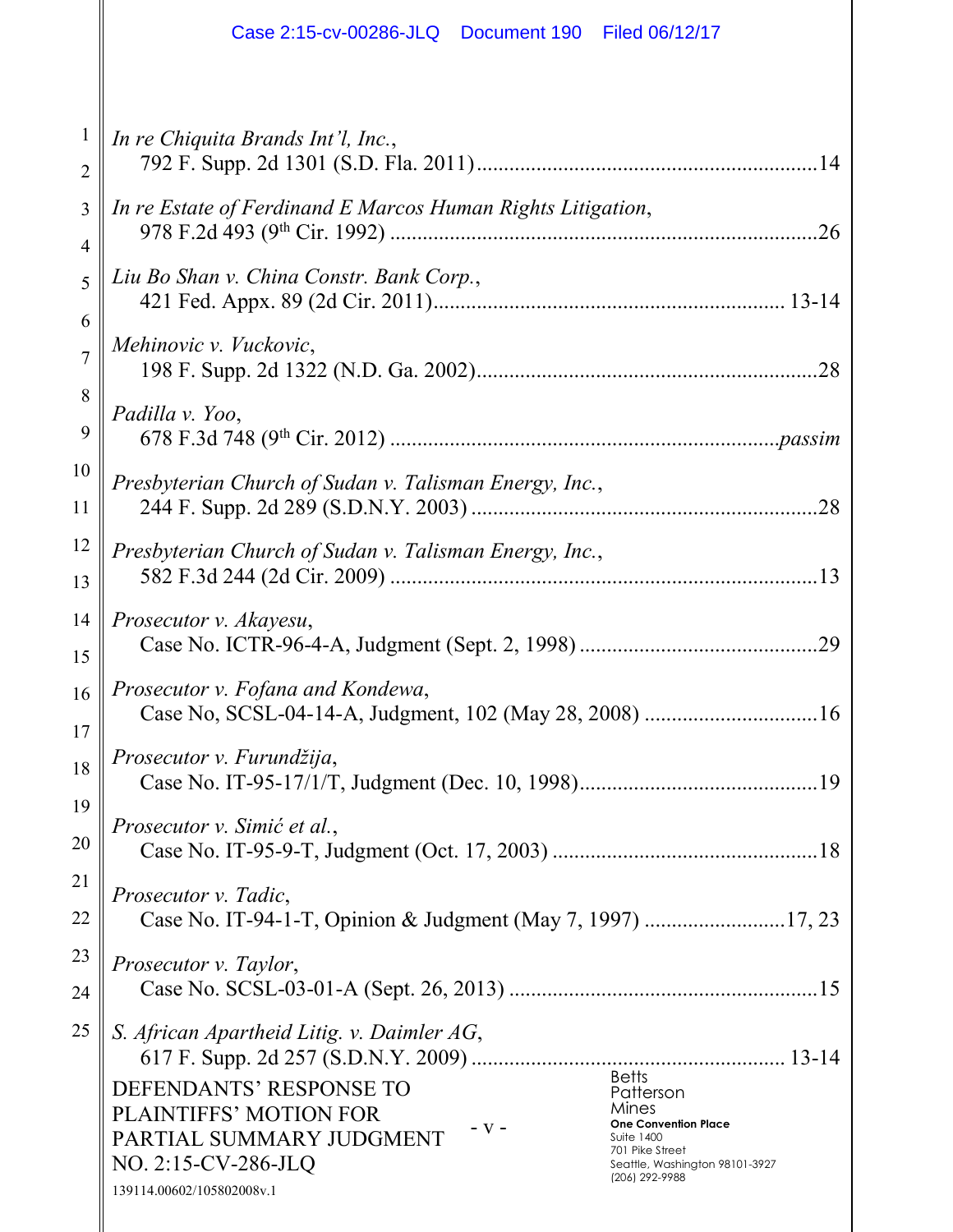|                                | Case 2:15-cv-00286-JLQ<br>Document 190   Filed 06/12/17                                                                                                                                                                                                                                                        |
|--------------------------------|----------------------------------------------------------------------------------------------------------------------------------------------------------------------------------------------------------------------------------------------------------------------------------------------------------------|
| $\mathbf{1}$<br>$\overline{2}$ | Saleh v. Titan Corp.,                                                                                                                                                                                                                                                                                          |
| 3<br>4                         | Siderman de Blake v. Republic of Argentina,                                                                                                                                                                                                                                                                    |
| 5<br>6                         | Sosa v. Alvarez-Machain,                                                                                                                                                                                                                                                                                       |
| $\overline{7}$                 | United States v. Smith,                                                                                                                                                                                                                                                                                        |
| 8<br>9                         | <b>Other Authorities</b>                                                                                                                                                                                                                                                                                       |
| 10                             | Ireland v. United Kingdom,                                                                                                                                                                                                                                                                                     |
| 11<br>12                       | HCJ 5100/94 Public Committee Against Torture in Israel v. Israel<br>.30                                                                                                                                                                                                                                        |
| 13<br>14                       | Trial of Bruno Tesch and Two Others, British Military Court,<br>.20                                                                                                                                                                                                                                            |
| 15<br>16<br>17                 | Trial of Otto Ohlendorf and Others (Einsatzgruppen), in Trials of War<br>Criminals Before the Nuremberg Military Tribunals under Control                                                                                                                                                                       |
| 18<br>19                       | United States v. Von Weizsacker ("The Ministries Case")<br>14 Trials of War Criminals Before the Nuremberg Military                                                                                                                                                                                            |
| 20                             |                                                                                                                                                                                                                                                                                                                |
| 21<br>22                       |                                                                                                                                                                                                                                                                                                                |
| 23                             |                                                                                                                                                                                                                                                                                                                |
| 24                             |                                                                                                                                                                                                                                                                                                                |
| 25                             |                                                                                                                                                                                                                                                                                                                |
|                                | <b>Betts</b><br>DEFENDANTS' RESPONSE TO<br>Patterson<br>Mines<br>PLAINTIFFS' MOTION FOR<br><b>One Convention Place</b><br>$- vi -$<br>PARTIAL SUMMARY JUDGMENT<br><b>Suite 1400</b><br>701 Pike Street<br>NO. 2:15-CV-286-JLQ<br>Seattle, Washington 98101-3927<br>(206) 292-9988<br>139114.00602/105802008v.1 |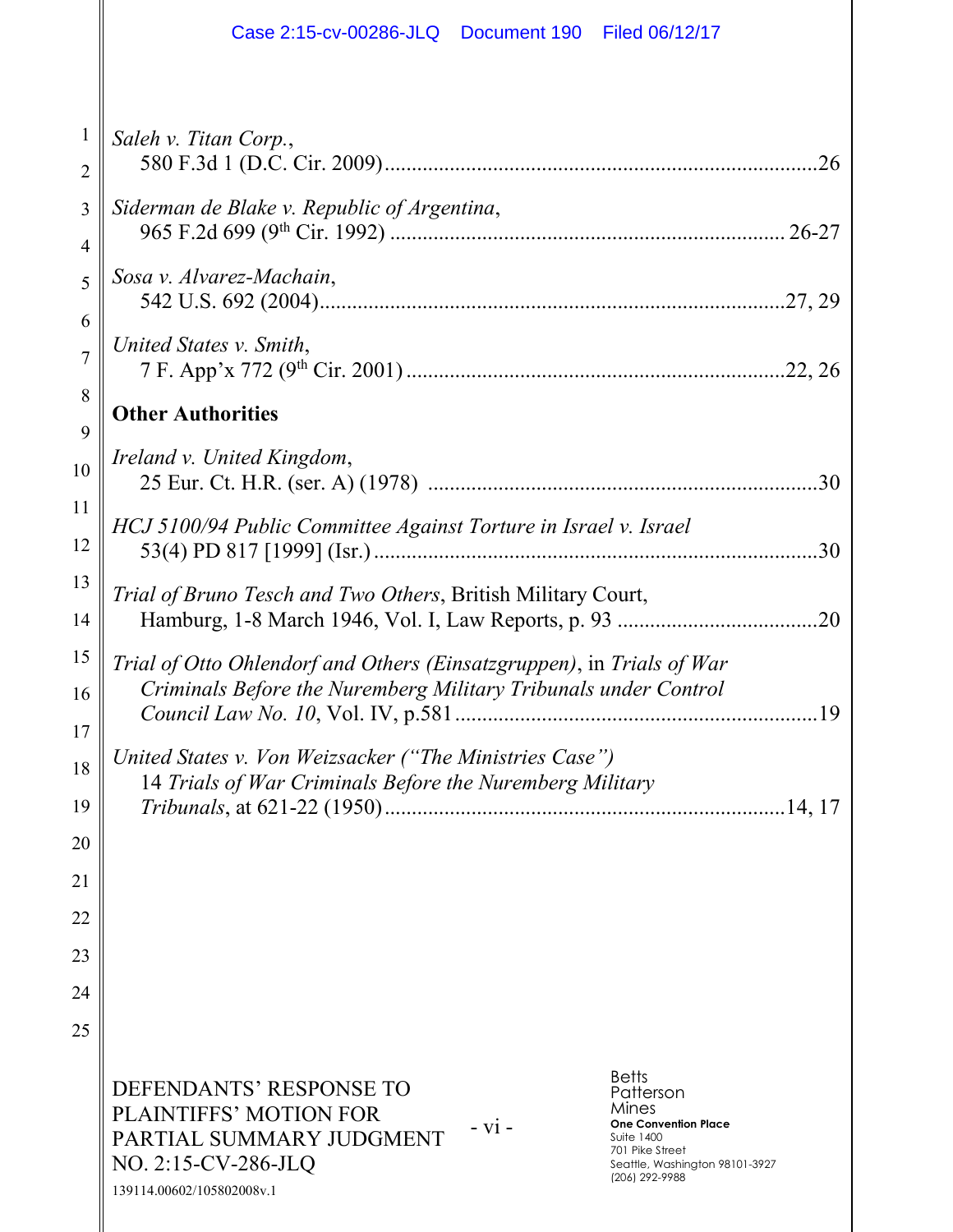#### **INTRODUCTION**

Plaintiffs' *Motion for Partial Summary Judgment* ("Motion") (ECF 178) is fundamentally flawed. Plaintiffs incorrectly assert that "no genuine dispute of material fact" prevents this Court from ruling: (1) Defendants "aided and abetted" Plaintiffs' alleged "torture" and cruel, inhuman, and degrading treatment ("CIDT"); and (2) the CIA subjected Plaintiffs to "torture" and CIDT. As shown, Plaintiffs' Motion fails because Plaintiffs lack evidence necessary to prove the act and intent elements required to impose such sweeping "aiding and abetting" liability; instead, Defendants' *Motion for Summary Judgment* (ECF 169) should be granted as to both Plaintiffs' "aiding and abetting" claims and additional claims.

Plaintiffs' *Statement of Undisputed Material Facts* ("SUMF") (ECF 179) mischaracterizes almost every aspect of the record. For instance, Plaintiffs improperly: (a) ignore the existence of parallel, CIA-run detainee programs operating at multiple detention sites—as well as the fact that Defendants participated in only *one such program*, which did *not* include Plaintiffs; (b) attribute actions to Defendants in which they had no part; (c) omit critical evidence regarding the CIA's command and control of every aspect of the detainee program, including over Defendants; (d) ascribe decisional responsibility solely to Defendants based on documents referencing "the interrogation team"; (e) misrepresent the timeline of events; and finally, (f) fail to address contrary testimony from Defendants (and supporting evidence) regarding a salient lack of intent to cause the specific harm alleged and a break in the causal chain by which Plaintiffs claim to have been harmed. Conversely, Defendants' *Statement of* 

DEFENDANTS' RESPONSE TO PLAINTIFFS' MOTION FOR PARTIAL SUMMARY JUDGMENT NO. 2:15-CV-286-JLQ - 1 - 139114.00602/105802008v.1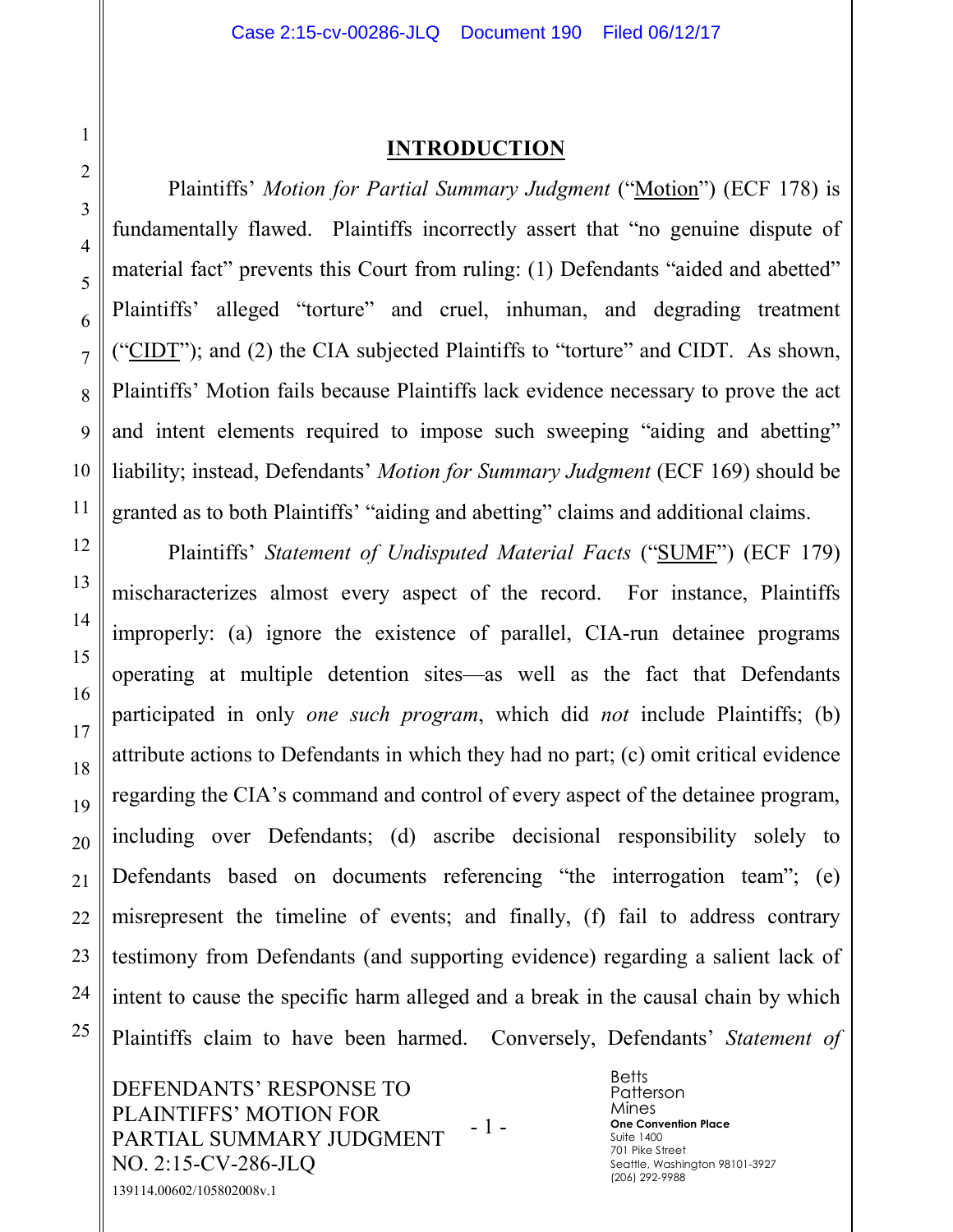*Undisputed Facts* ("SUF") (ECF 170) presents the full factual record as it actually exists, and demonstrates Defendants' entitlement to summary judgment.

First, Plaintiffs erroneously accuse Defendants of providing the "means" (*actus reus*) by which they were allegedly tortured and/or subjected to CIDT. But the customary international law upon which Plaintiffs rely holds that merely providing the "means" is "not sufficient" where, as here, the accused's contribution to the causal stream leading to the crime was either "insignificant or insubstantial."

The undisputed record reveals that due to the CIA's operational "compartmentaliz[ation]," parallel, CIA-run detainee programs operated at multiple detention sites, including COBALT where Plaintiffs were held. Defendants, however, participated only in the CIA's high-value detainee ("HVD") Program—not the separate detainee program for low- and medium-value detainees, like Plaintiffs. Nor did Defendants' alleged "assistance" have a "substantial" effect on the perpetration of any crime *against Plaintiffs*, as non-HVDs.

Undisputed testimony from Jose Rodriguez ("Rodriguez") of the CIA's Counterterrorism Center ("CTC") establishes that Defendants' so-called "design" of the HVD Program began and ended in July 2002 with the provision of a list of "suggested" "enhanced interrogation techniques" ("EITs") for the CIA's consideration for use on Abu Zubaydah ("Zubaydah"), which were later expanded by the CIA to other HVDs. There is no connection between the EITs proposed by Defendants and those allegedly applied to Plaintiffs. And the EITs proposed by Defendants do not mirror the techniques actually applied to Plaintiffs. Accordingly, there is a clear break in the necessary causal chain.

DEFENDANTS' RESPONSE TO PLAINTIFFS' MOTION FOR PARTIAL SUMMARY JUDGMENT NO. 2:15-CV-286-JLQ - 2 - 139114.00602/105802008v.1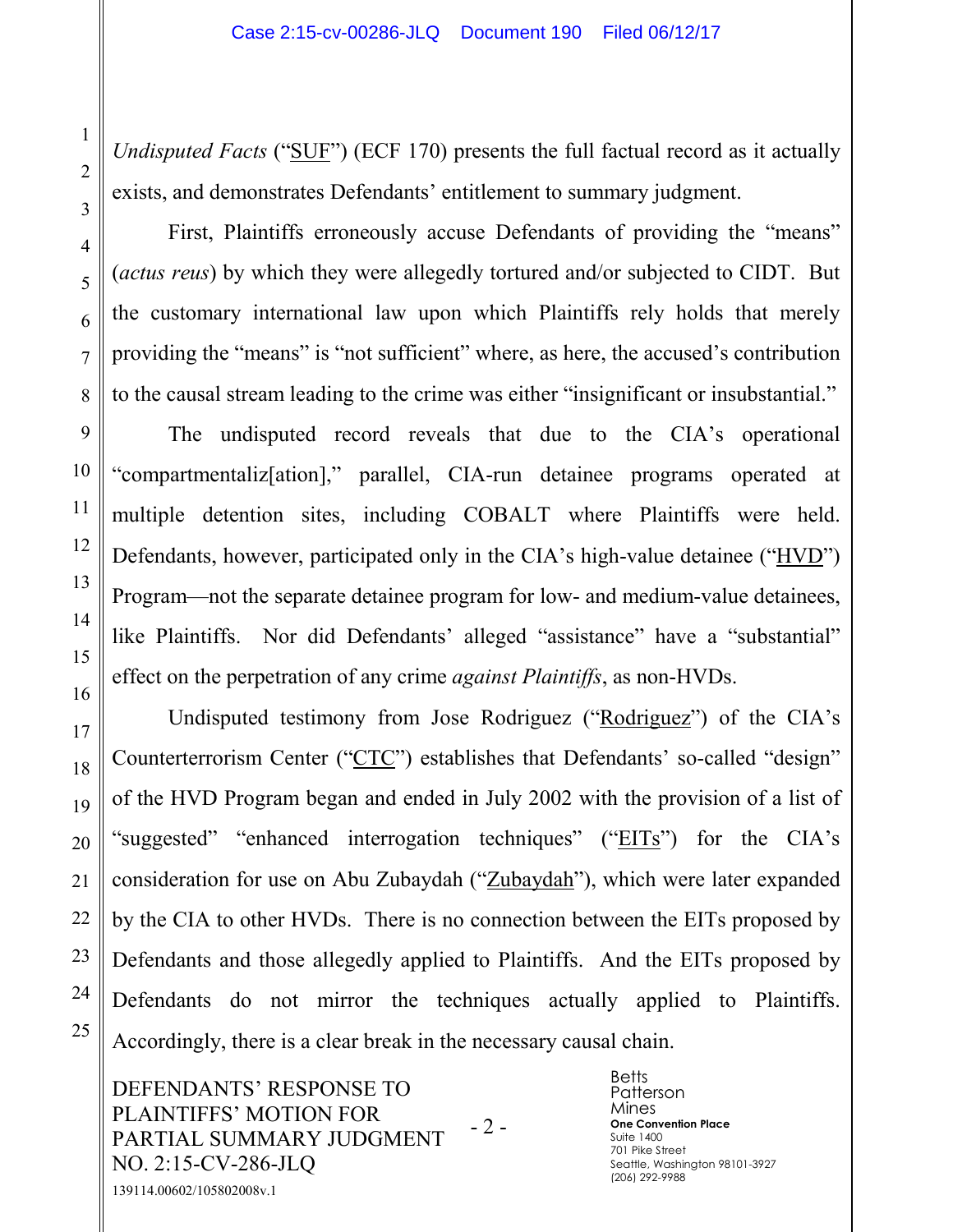Nor did Defendants decide which detainees would be part of the HVD Program and/or subjected to EITs. The record also reveals that EITs were not intended for use on non-HVDs, like Plaintiffs. So while Plaintiffs take issue with *the CIA's* decision to use EITs, they fail to appreciate that "simply doing business" with a state that allegedly violates the law of nations is insufficient to create liability *as to Defendants* under customary international law. Plaintiffs also overlook the distinction noted in the cases they cite about how "aiding a criminal is not the same thing as aiding and abetting [his or her] alleged human rights abuses." The undisputed record reveals Defendants did *not* aid and abet the CIA's treatment of Plaintiffs—with two of whom Defendants never even came into contact.

Second, the record reveals that Defendants lacked the requisite mental state (*mens rea*) for "aiding and abetting." This too is fatal to Plaintiffs' claims.

Plaintiffs' remaining argument, that no genuine dispute of material fact exists regarding the CIA subjecting them to "torture" and CIDT, does not change the result. Regardless of whether Plaintiffs were subjected to "torture" and CIDT—which Defendants do not admit—this Court need not decide the issue to deny Plaintiffs' Motion (or to grant Defendants' *Motion for Summary Judgment*). Rather, as the Ninth Circuit did in *Padilla v. Yoo*, 678 F.3d 748 (9<sup>th</sup> Cir. 2012), this Court can "assume without deciding" that Plaintiffs were subjected to "torture" and CIDT, so as to focus on what really matters for aiding and abetting liability: Defendants' lack of "substantial" assistance (*actus reus*) and intent (*mens rea*). This practical approach is especially appropriate here, given that the Ninth Circuit

DEFENDANTS' RESPONSE TO PLAINTIFFS' MOTION FOR PARTIAL SUMMARY JUDGMENT NO. 2:15-CV-286-JLQ - 3 - 139114.00602/105802008v.1

**Betts** Patterson Mines **One Convention Place** Suite 1400 701 Pike Street Seattle, Washington 98101-3927 (206) 292-9988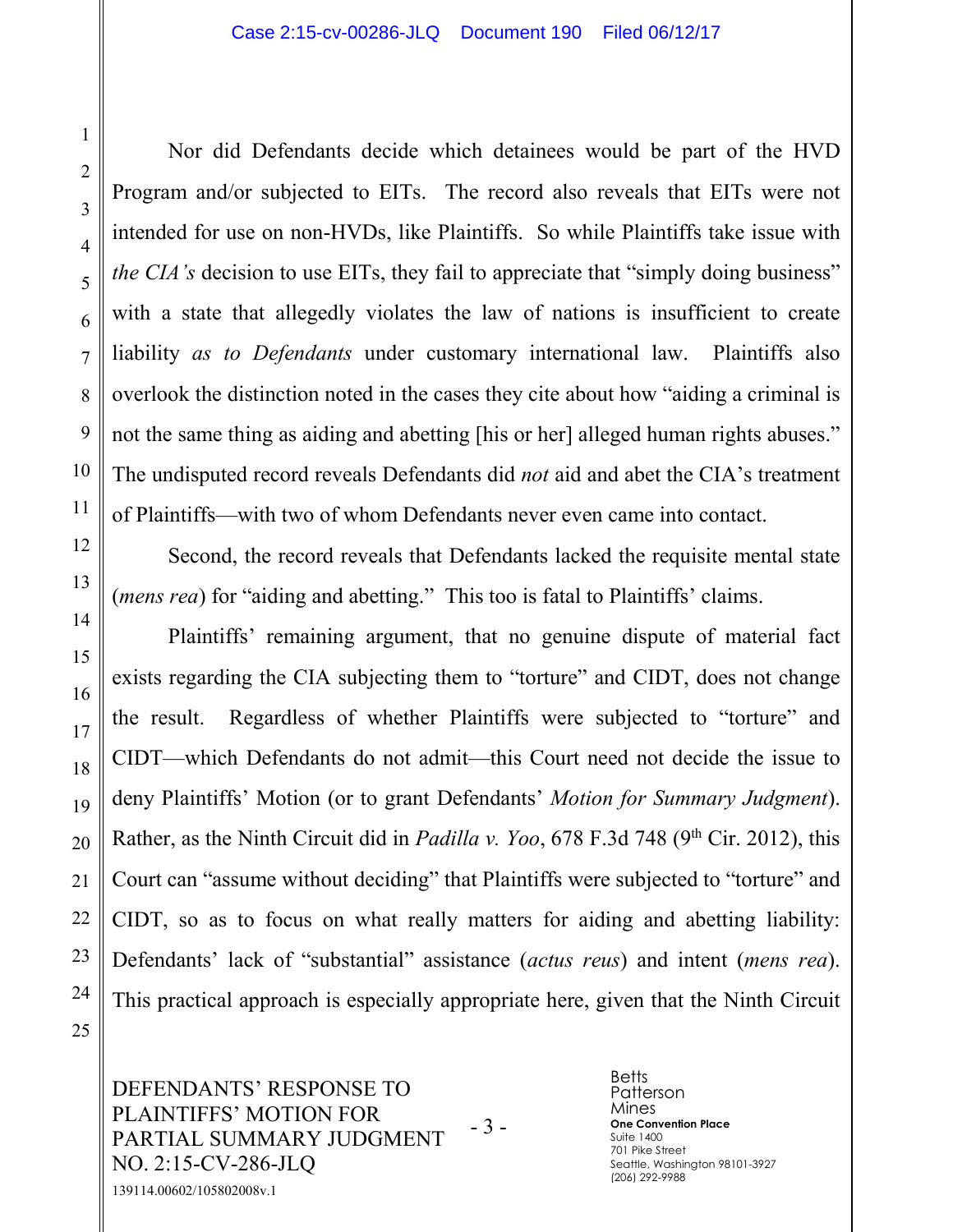also held that from 2001-03 there was "considerable debate*"* over the definition of torture "as applied to specific interrogation techniques." *Id.* at 767.

Alternatively, if the Court chooses to analyze whether Plaintiffs were, in fact, subjected to "torture" and/or CIDT, it is worth noting that: (a) the techniques to which Plaintiffs were allegedly subjected were *not* all on Defendants' list of suggested techniques and were not applied in accordance with Defendants' proposal; (b) Defendants did *not* decide EITs would be used on Plaintiffs Salim and Ben Soud; (c) Jessen only applied a single "insult slap" in a *non*-EIT context to Rahman under the authority of the Chief of Base ("COB") for COBALT; and (d) the manner of Plaintiff Rahman's death—which likely would have been prevented had Jessen's suggestions for his treatment been implemented—had *nothing* to do with the application of EITs. Further, Plaintiffs misrepresent their cited authority.

At bottom, Plaintiffs have not and cannot substantiate a claim for "aiding and abetting" liability. The Motion should be denied in its entirety, and summary judgment granted *for Defendants* as to Plaintiffs' "aiding and abetting" claim.

#### **I. PLAINTIFFS' RECITATION OF THE FACTUAL BACKGROUND OVERREACHES AND MISCHARACTERIZES THE RECORD.**

Defendants detail Plaintiffs' numerous misrepresentations and unsupported assertions in their *Response to Plaintiffs' Statement of Undisputed Material Facts* ("Resp. SOF"). But some of the most egregious misrepresentations must be pointed out here as well, as the Motion seeks to stretch these "facts" to weave a narrative that is simply wrong on many critical points.

DEFENDANTS' RESPONSE TO PLAINTIFFS' MOTION FOR PARTIAL SUMMARY JUDGMENT NO. 2:15-CV-286-JLQ - 4 - 139114.00602/105802008v.1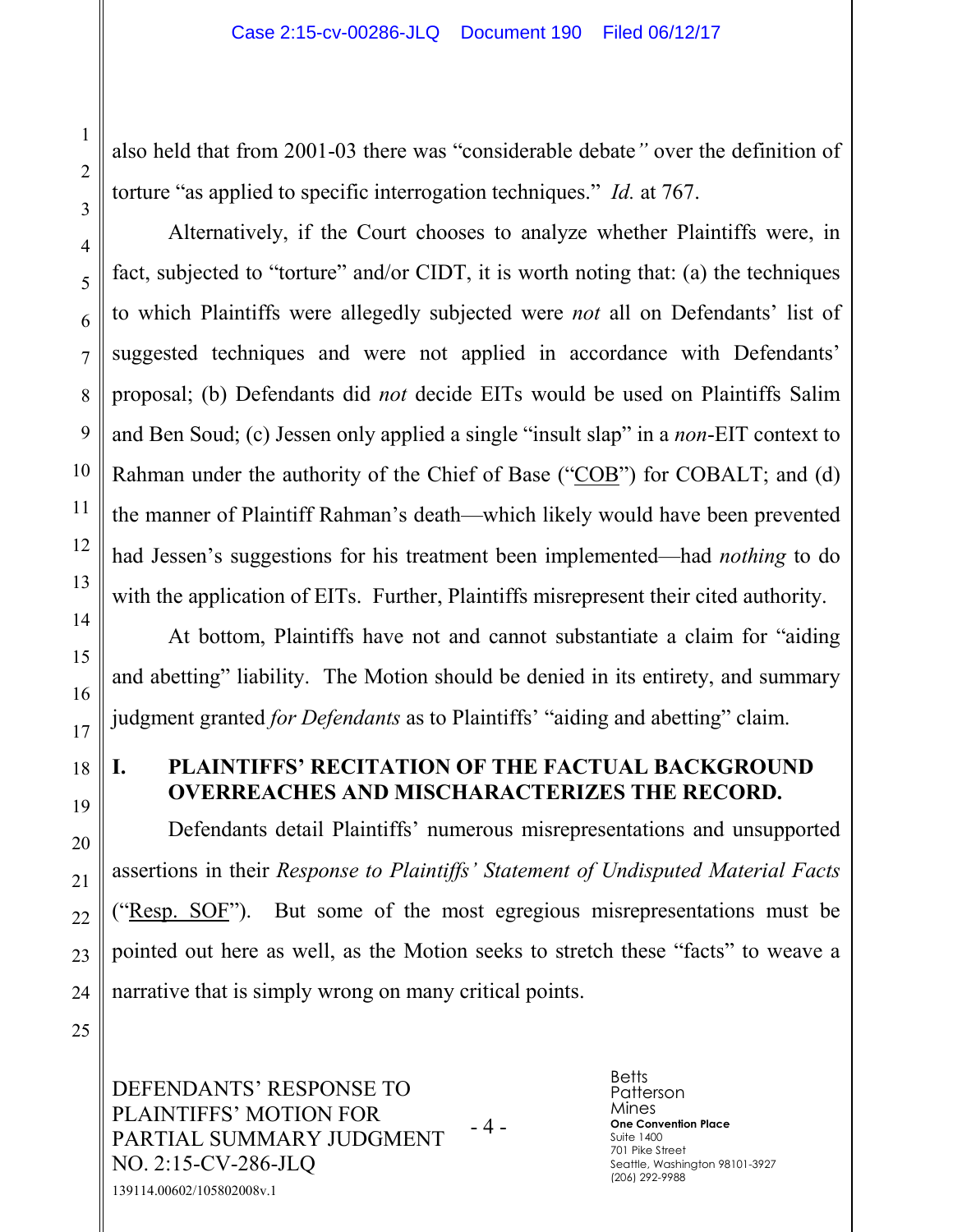#### Case 2:15-cv-00286-JLQ Document 190 Filed 06/12/17

1

2

3

4

5

6

7

8

9

10

11

12

13

14

15

16

17

18

19

20

21

22

23

24

25

• *Statements within cables that were drafted and sent by the CIA cannot be attributed to Defendants*. The sender and recipient of almost every CIA cable are redacted under the State Secrets Privilege. Resp. SOF ¶¶ 31, 32, 35, 38-41, 43, 44, 46, 50, 53. Defendants testified it was the COB at each black-site—not Defendants—who sent the cables. SUF ¶ 298. Defendants did not review cables before or after they were sent, and, in 2002, were not authorized to even access the system on which cables were drafted. *Id.* For example, the record does not support attributing statements such as "the aggressive phase … should be used as a template for future interrogation of high value captives" to Defendants. Mot. at 7. Almost every statement Plaintiffs attribute to Defendants comes from such a misuse of CIA cables; proper attribution of these cables to the CIA author would further support how Defendants acted at the CIA's direction. SUF  $\P$  40-44.

• *Defendants did not determine when to stop the use of EITs on Zubaydah*. After applying EITs on Zubaydah for about a week, Defendants specifically recommended they stop. SUF ¶¶ 190-92. The cable traffic shows the interrogation team thought it was "highly unlikely [Zubaydah] has actionably new information about current threats to the United States." Resp. SOF ¶ 35. Nevertheless, in cables, CIA Headquarters ("HQS") ordered Defendants to continue to apply EITs. SUF ¶¶ 194-95. HQS indicated that the "subject [Zubaydah] is withholding important details, in our view, on operational activity in the United States." SUF ¶ 194; Tomkins Decl., Exh. 60, ECF 177-20, at US Bates 002351; *see also* SUF ¶ 200 (CTC analysts remain concerned Zubaydah was not "compliant" because when he was captured, the CIA discovered pre-recorded tapes

DEFENDANTS' RESPONSE TO PLAINTIFFS' MOTION FOR PARTIAL SUMMARY JUDGMENT NO. 2:15-CV-286-JLQ - 5 - 139114.00602/105802008v.1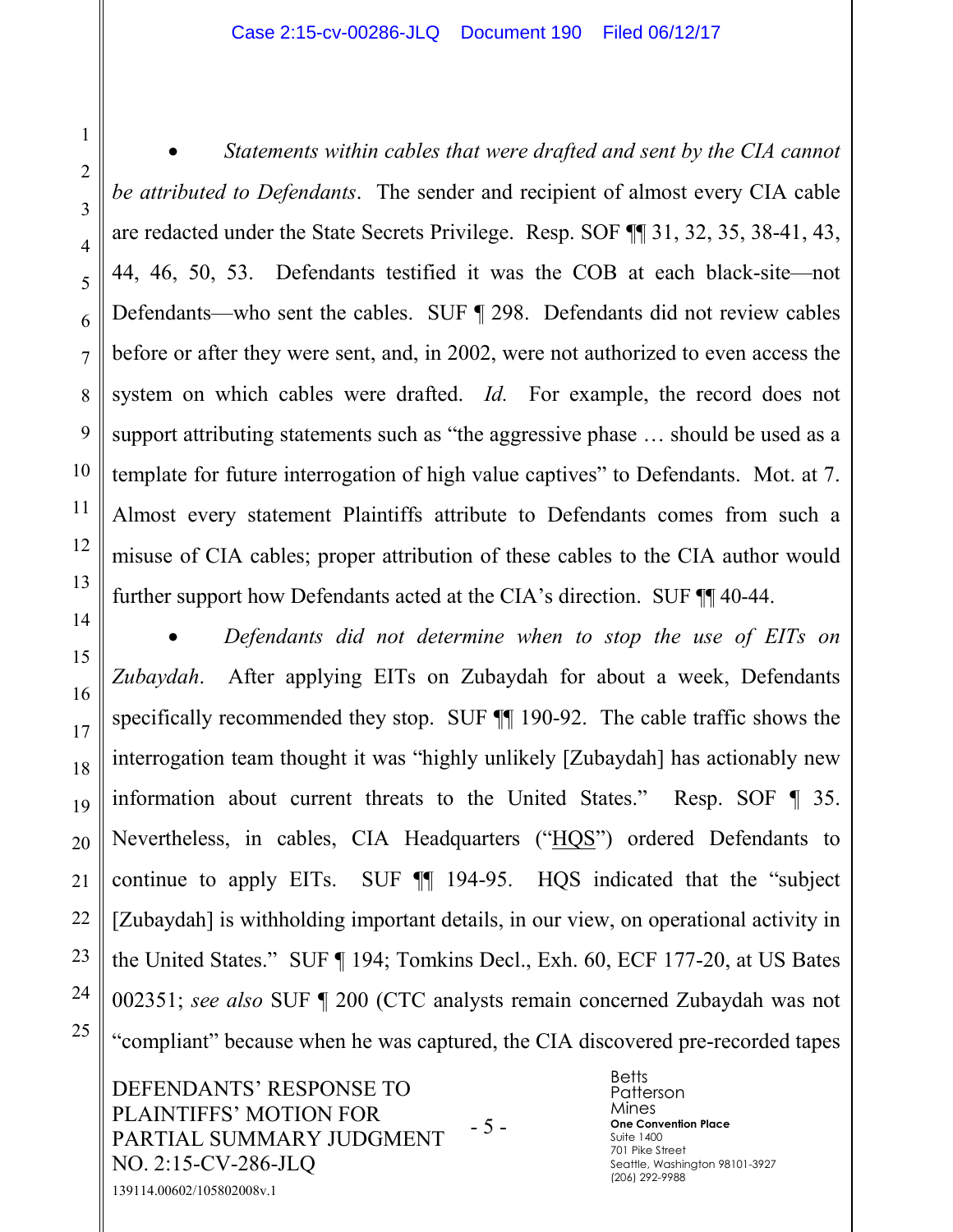to celebrate another major U.S. attack). Defendants were not permitted to stop using EITs until HQS—not Defendants—determined Zubaydah was cooperating. SUF ¶ 207. Plaintiffs' inaccurate assertions that Defendants desired to "continu[e] to torture" Zubaydah, and that Defendants were in control of when or how long the EITs would be applied, are not supported by the factual record. Mot. at 6.

• *The goal of EITs was not to induce "learned helplessness" as defined by Dr. Martin Seligman, which leads to a feeling of depression, passivity, and withdrawal*. Plaintiffs erroneously repeat claims that Defendants applied EITs with the goal of inducing "complete helplessness" without support in the record. Mot. at 5-6. Defendants have time and again explained that the purpose of the EITs was to induce a feeling of helplessness similar to that experienced by a SERE trainee, so that a detainee would look for a way out and be willing to reliably answer the questions posed by specialists. SUF ¶¶ 53-56. Defendants specifically warned *against* inducing the type of "learned helplessness" described by Dr. Seligman because it would inhibit such intelligence-gathering efforts. SUF ¶¶ 54, 109; Resp. SOF ¶ 128. Further, Jessen testified that CIA officers did not always understand the nuances between helplessness to induce cooperation and "learned helplessness," which led them to use such terms incorrectly. SUF  $\P$  57-58.

• *Jessen did not conclude Rahman was a sophisticated resister because he "complained about poor treatment" and the cold, nor did Jessen instruct COBALT interrogators to view Rahman's statements as "resistance" tactics*. Jessen directly contradicted these statements. Jessen testified that, to his knowledge, Rahman did not complain about poor treatment or use health and

DEFENDANTS' RESPONSE TO PLAINTIFFS' MOTION FOR PARTIAL SUMMARY JUDGMENT NO. 2:15-CV-286-JLQ - 6 - 139114.00602/105802008v.1

**Betts** Patterson Mines **One Convention Place** Suite 1400 701 Pike Street Seattle, Washington 98101-3927 (206) 292-9988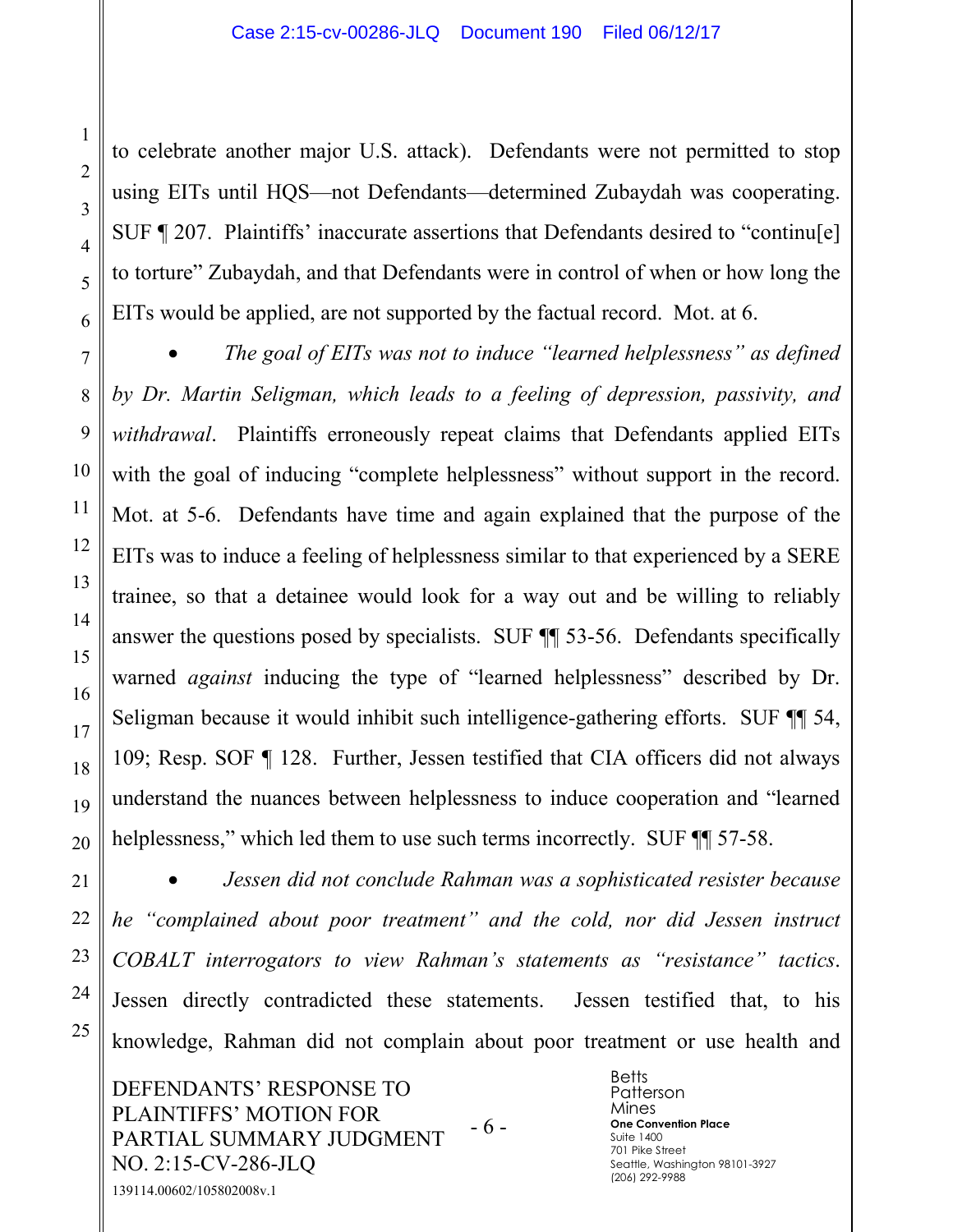welfare behaviors—such as saying "I'm cold"—as a resistance technique. Resp. SOF ¶¶ 68, 79, 81. Rather, Jessen asked the guards at COBALT to give Rahman a blanket, and tried repeatedly to get him medical attention. Resp. SOF ¶ 79; SUF ¶ 314. Had Rahman used being "cold" as a resistance technique, Jessen testified that he would have had a medical doctor determine if it was, in fact, "too cold" before determining this to be a "resistance technique." Resp. SOF ¶ 79.

• *Plaintiffs cannot disclaim their ties to terrorist activities.* The record does not indicate that the Department of Defense ("DoD") examined the evidence against Salim and determined it had "erred." Mot. at 13. Salim admitted attending the Harkati Hansar camp with Fahid Mohamed Ally Msalam, who was considered by the U.S. to be a 1998 East African embassy bombing fugitive. SUF ¶ 267. The DoD released Salim with a document that stated only he "has been determined to pose no threat to the United States Armed Forces or its interests in Afghanistan." *Id.* Similarly, Ben Soud, in his dealings with the Libyan Islamic Fighting Group ("LIFG"), had meetings with Abu Faraj al-Libi, who Ben Soud knew was a member of al-Qa'ida. SUF ¶¶ 275-76. And Ben Soud also knew that after September 11, 2001, members of LIFG started cooperating with al-Qa'ida. *Id*. Lastly, Rahman was a suspected Afghan extremist associated with the Hezbi Islami Gulbuddin organization and identified by CTC as being close with individuals who were members of al-Qa'ida. SUF ¶ 283. Rahman was also considered an al-Qa'ida facilitator and, during his captivity, admitted to fighting in the jihad. *Id.*

DEFENDANTS' RESPONSE TO PLAINTIFFS' MOTION FOR PARTIAL SUMMARY JUDGMENT NO. 2:15-CV-286-JLQ - 7 - 139114.00602/105802008v.1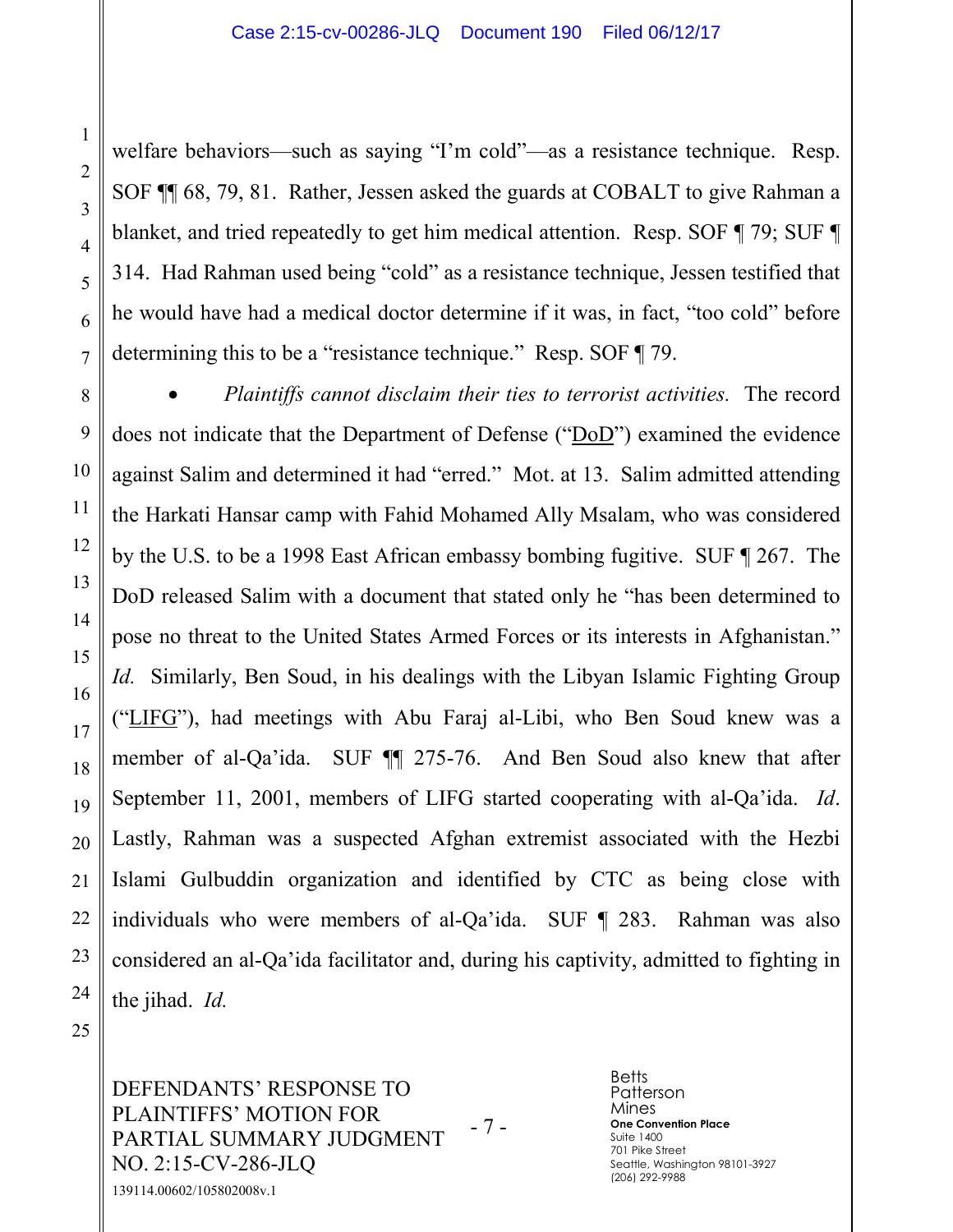# **II. THE RECORD UNDERCUTS PLAINTIFFS' CLAIM THAT DEFENDANTS ARE LIABLE FOR AIDING AND ABETTING.**

Plaintiffs assert that the interrogation methods applied to them were "part of a standardized program of systematic abuse that Defendants designed, tested, implemented, and promoted, and from which they handsomely profited." Mot. at 1. As discussed in turn below, no part of this unfounded allegation is accurate.

As an initial matter, Defendants were *only* involved in the HVD Program, and Plaintiffs were not HVDs. SUF ¶ 245-52. The CIA's HVD Program had nothing to do with Plaintiffs' interrogation. SUF ¶¶ 245-48, 253, 269-73, 278-282, 285. The undisputed evidence negates Plaintiffs' assertion that their interrogation was impacted by anything done by Defendants.

Second, the CIA's program for HVDs was not "standardized." Rather, the CIA created *customized* interrogation plans for *particular* HVD detainees on a daily basis. SUF ¶ 217, 239. These interrogation plans required both before and after-the-fact oversight, as well as CTC and HQS pre-approval before EITs were applied. SUF ¶ 233, 238-42. And, in fact, the treatment each Plaintiff received diverged from the list of EITs Defendants provided the CIA on July 8, 2002, ("July 2002 Memo"), and also varied among the Plaintiffs—despite the fact they were interrogated at COBALT around the same time. SUF ¶¶ 129-31, 270, 280, 303-04.

Third, the CIA's HVD Program was purposefully designed *not* to cause "systematic abuse"—a vague term Plaintiffs do not even attempt to define. SUF ¶¶ 105, 168. To the extent Plaintiffs refer to the type of "serve pain and suffering" required to meet the legal definition of "torture" or CIDT, this too was not the intention of the HVD Program. Before the first EIT was applied to Zubaydah, the

DEFENDANTS' RESPONSE TO PLAINTIFFS' MOTION FOR PARTIAL SUMMARY JUDGMENT NO. 2:15-CV-286-JLQ - 8 - 139114.00602/105802008v.1

**Betts** Patterson Mines **One Convention Place** Suite 1400 701 Pike Street Seattle, Washington 98101-3927 (206) 292-9988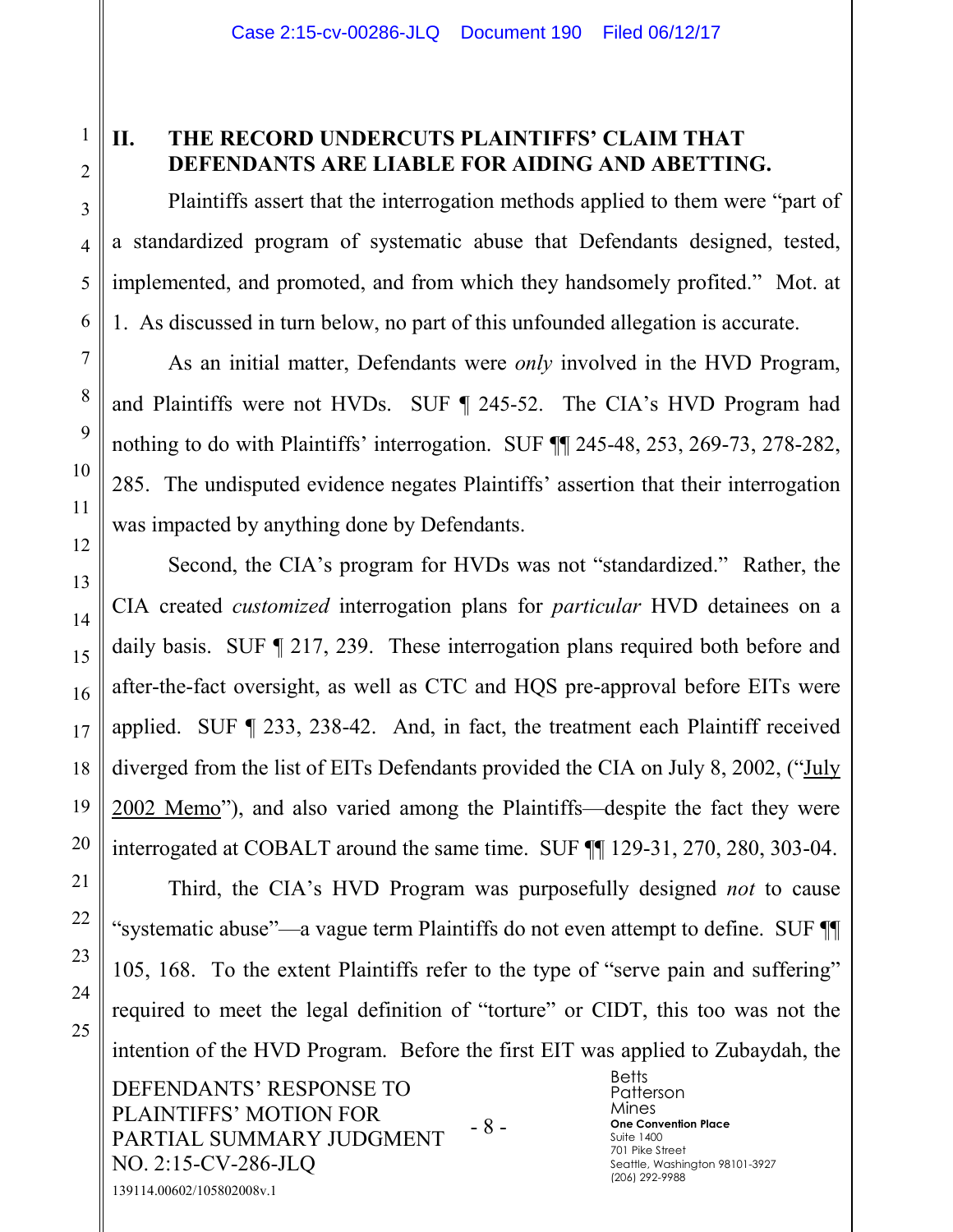CIA and the Department of Justice ("DOJ") *independently* assessed the legality of each EIT (individually, and in combination), as applied to detainees—as opposed to students at the Survival, Evasion, Resistance, and Escape ("SERE") School and determined the EITs were legal under both domestic and international law. SUF ¶¶ 59-66, 104-05, 113, 139-52. This specific approval was communicated to Defendants, who relied on it in good faith. SUF ¶¶ 159, 173. Moreover, every detainee's mental and physical state was continually assessed by a diverse *team* of CIA physicians and psychologists—not limited to Defendants—to ensure that the detainee's health was not threatened, and that he had the capacity to provide reliable intelligence. SUF ¶ 170.

Fourth, Defendants did not "design" the HVD Program, let alone any "program" under which Plaintiffs were interrogated, for the CIA. SUF ¶¶ 127, 130, 216, 235, 257. In fact, as this Court observed, former CIA General Counsel John Rizzo described himself as "one of the key legal architects of the CIA's EIT Program, which [he] monitored and oversaw from its beginning to end." (ECF 188 at 19; ECF 80-15, ¶ 68.) Conversely, Defendants' involvement was limited to suggesting potential EITs for Zubaydah, and then providing a detailed list of techniques that had been used at SERE for fifty years. SUF ¶¶ 127, 130.

Fifth, Defendants did not "test" the EITs for use on detainees. For instance, while the Zubaydah interrogation plan may have changed based on his idiosyncratic resistance and/or the effectiveness of the techniques, Plaintiffs offer no evidence Defendants proposed that other *non*-HVD detainees be similarly interrogated, or that Defendants proposed individuals other than Defendants (who,

DEFENDANTS' RESPONSE TO PLAINTIFFS' MOTION FOR PARTIAL SUMMARY JUDGMENT NO. 2:15-CV-286-JLQ - 9 - 139114.00602/105802008v.1

**Betts** Patterson Mines **One Convention Place** Suite 1400 701 Pike Street Seattle, Washington 98101-3927 (206) 292-9988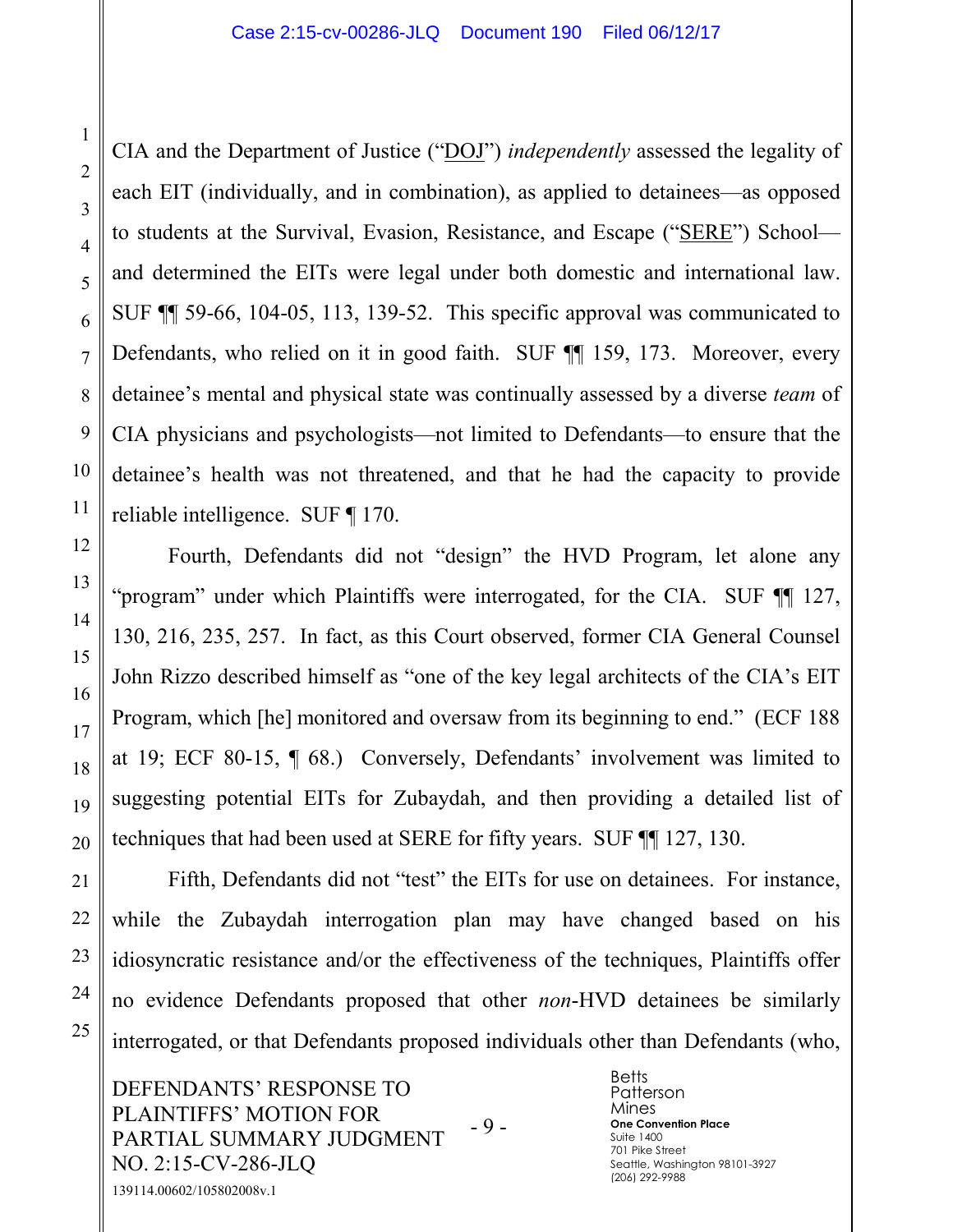at the time, believed that they were the only ones authorized to use EITs) should apply EITs to detainees. SUF ¶¶ 137, 209-10, 223. Nor is there any evidence Defendants decided which EITs to "test." As this Court has observed, the declaration of Rodriguez, Chief Operating Officer of CTC, firmly asserts that "the CIA and not Mitchell and Jessen, determined which of the proposed methods of interrogation would be used on a subject." (ECF 188 at 19; ECF 80-14). Defendants cannot be held liable if the CIA chose to use the Zubaydah interrogation as a "template" for the mid- or low-value detainee program without their knowledge/involvement. Resp. SOF ¶¶ 31, 32, 35, 38-41, 43, 44, 46, 50, 53.

Sixth, Defendants did not "implement" the use of EITs on Plaintiffs. Neither Defendant ever saw Plaintiffs Salim and Ben Soud—or even knew they existed before this suit. SUF ¶¶ 272, 281. As for Rahman, Mitchell did not "implement" the use of EITs on him, and only observed Rahman once in a noncoercive custodial questioning session at COBALT. SUF ¶ 308. Jessen also did not "implement" the use of EITs on Rahman; on the contrary, after administering a single "insult slap" for assessment purposes under the authority of the COB at COBALT, Jessen repeatedly advised that EITs should *not* be applied, as they were "not . . . the first or best option to yield positive results." SUF ¶¶ 296-97, 309.

Seventh, Defendants did not "promote" the use of EITs. Notably, after the September 11, 2001, attacks, the CIA approached Mitchell to draft a paper on terrorists' potential resistance to interrogation after the *Manchester Manual* was stolen, and believed to have fallen into the hands of known terrorist organization al-Qa'ida. SUF ¶¶ 21-24. Following the completion of this task, Mitchell was

DEFENDANTS' RESPONSE TO PLAINTIFFS' MOTION FOR PARTIAL SUMMARY JUDGMENT NO. 2:15-CV-286-JLQ - 10 - 139114.00602/105802008v.1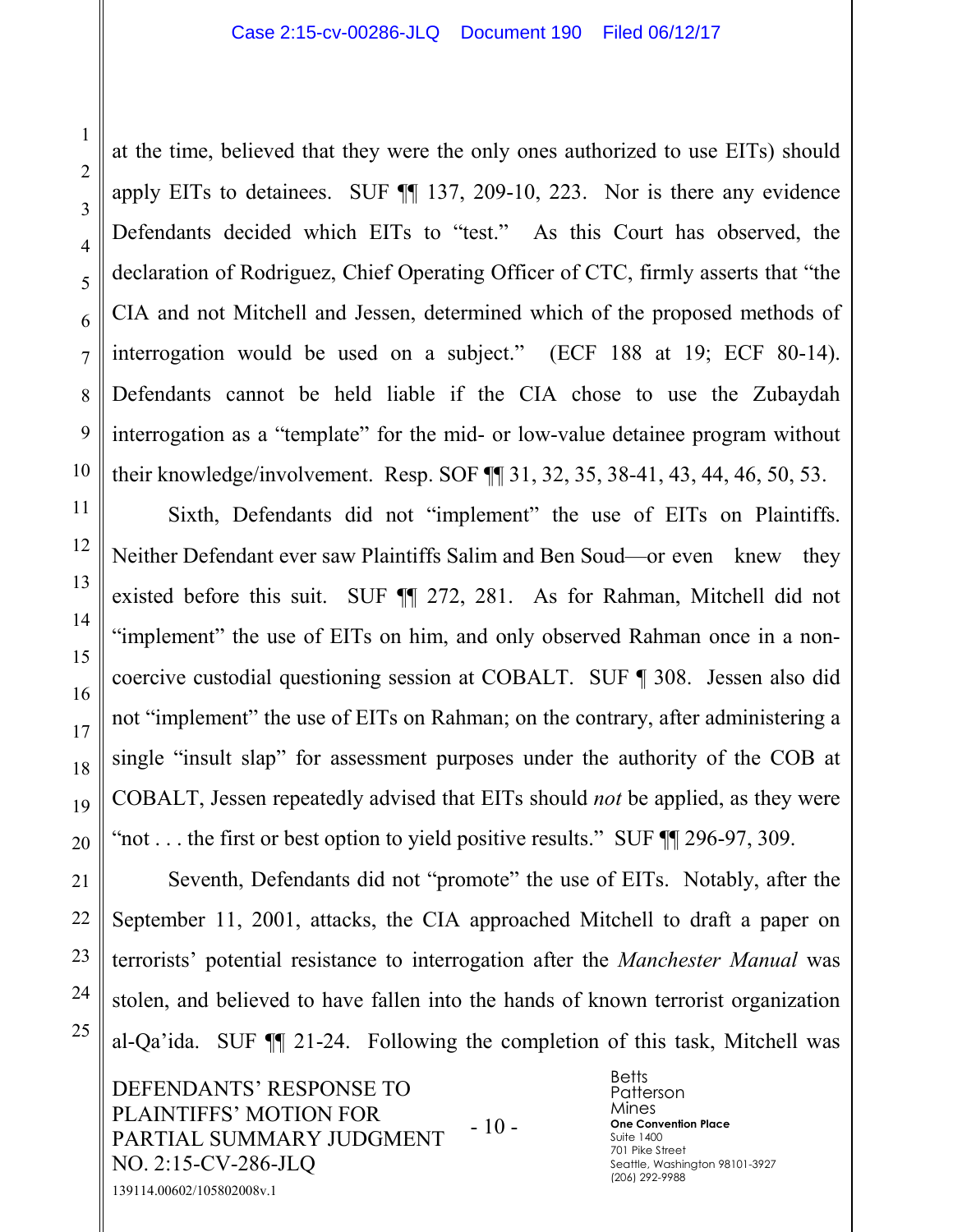asked for suggestions on how to combat an increased resistance posture—to which Mitchell said that the CIA should consider looking to the techniques used at SERE. SUF ¶¶ 102-05. But even then, while discussing what would become the EITs, Mitchell did not believe he would be the one to apply the techniques. SUF  $\P$  106.

Rather, it was a request by the CIA, and Mitchell's desire to prevent another catastrophic attack on the United States, that convinced him to agree to serve as the interrogator. SUF ¶ 114; Paszamant Decl., Ex. 2, Deposition of Dr. James Elmer Mitchell ("Mitchell Tr.") at 219:19-220:8; Ex. 1, Deposition of Dr. John Bruce Jessen ("Jessen Tr.") at 106:4-23. And it was only then that Mitchell suggested the CIA should consider reaching out to Jessen, who had even more experience with SERE. SUF ¶ 115-16. Further, Defendants were also not involved in the CIA or DOJ's Office of Legal Counsel ("OLC") legal review, analysis, or ultimate approval of the EITs. SUF ¶ 66. Once the use of EITs were underway, Rodriguez testified the CIA was fully capable of conducting its own assessment of their effectiveness—which Rodriguez described as "incredible." SUF ¶¶ 212, 214.

Eighth, and finally, Plaintiffs' assertion that Defendants "handsomely profited" from the use of EITs is inaccurate. Defendants were paid a reasonable rate for their services commensurate with their task. SUF  $\P$  336; Tompkins Decl., ECF 177-36, Exh. 76. As Mitchell testified, his compensation was *less* than other deployed psychologists received at places like Guantanamo. SUF ¶ 15. And, as with every CIA contract, any adjustment was vetted and approved by the contracting department. Paszamant Decl., Ex. 1, Jessen Tr. at 106:4-23; *id.* Ex. 2, Mitchell Tr. at 164:8-17. In short, Defendants were paid a competitive rate for

DEFENDANTS' RESPONSE TO PLAINTIFFS' MOTION FOR PARTIAL SUMMARY JUDGMENT NO. 2:15-CV-286-JLQ - 11 - 139114.00602/105802008v.1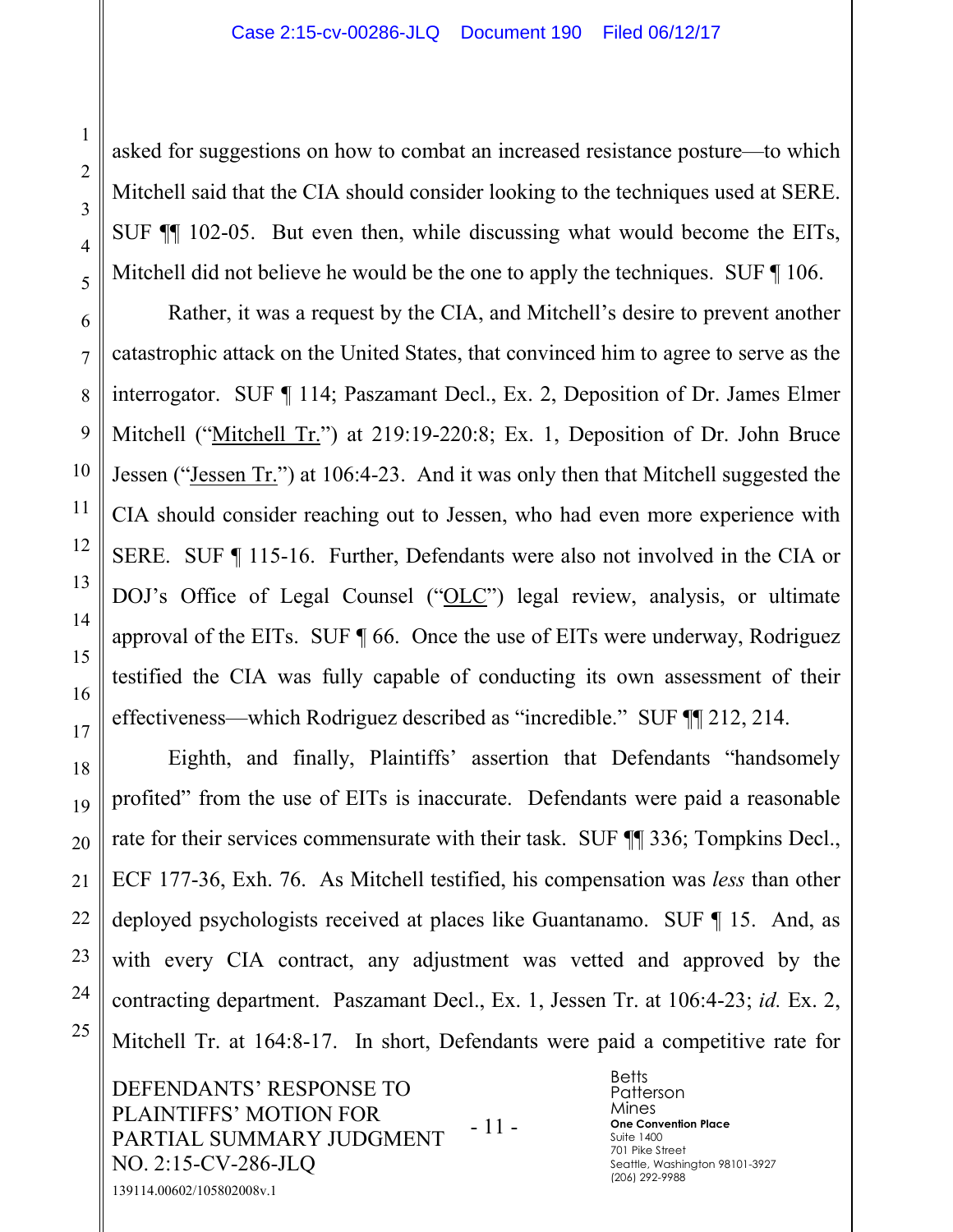their time performing complex, potentially-lifesaving work which, according to Rodriguez, Defendants were uniquely qualified to perform. SUF ¶¶ 29-34. There is no evidence Defendants were paid more if the CIA ordered other interrogators to apply EITs to detainees (or at other locations) with whom Defendants had no involvement. And while Defendants later formed *Mitchell, Jessen & Associates* ("MJA") to meet the CIA's additional staffing needs, this was in 2005—well *after* Plaintiffs were released from CIA custody—and is thus irrelevant. SUF ¶ 336.

### **III. PLAINTIFFS OFFER NO EVIDENCE THAT DEFENDANTS AIDED AND ABETTED THE CIA IN THE COMMISSION OF A CRIME.**

Plaintiffs must prove that Defendants provided "substantial" support (*actus reus*) and had the requisite mental state (*mens rea*) in the commission of each alleged ATS violation for aiding and abetting liability. Plaintiffs can show neither.

 $\overline{a}$ 

NO. 2:15-CV-286-JLQ

139114.00602/105802008v.1

#### **A. Defendants Did Not Provide "Substantial" Assistance in the Commission of a Crime.**

The parties agree that the "*actus reus* of aiding and abetting is providing assistance or other forms of support to the commission of a crime." *Doe I v. Nestle USA, Inc.*, 766 F.3d 1013, 1026 ( $9<sup>th</sup>$  Cir. 2014). International law further requires that this assistance be "substantial."1 *Id.* Here, the alleged "assistance"

DEFENDANTS' RESPONSE TO PLAINTIFFS' MOTION FOR PARTIAL SUMMARY JUDGMENT - 12 - **Betts** Patterson Mines **One Convention Place** Suite 1400 <sup>1</sup> *Nestle* held that three sources of customary international law were "recognized as authoritative" for ATS claims: decisions from the post-World War II International Military Tribunal at Nuremberg; decisions from the International Criminal Tribunals for Rwanda and the former Yugoslavia (ICTR and ICTY, respectively); and decisions from the Special Court for Sierra Leone (SCSL). *Id.* at 1020.

701 Pike Street

(206) 292-9988

Seattle, Washington 98101-3927

1

2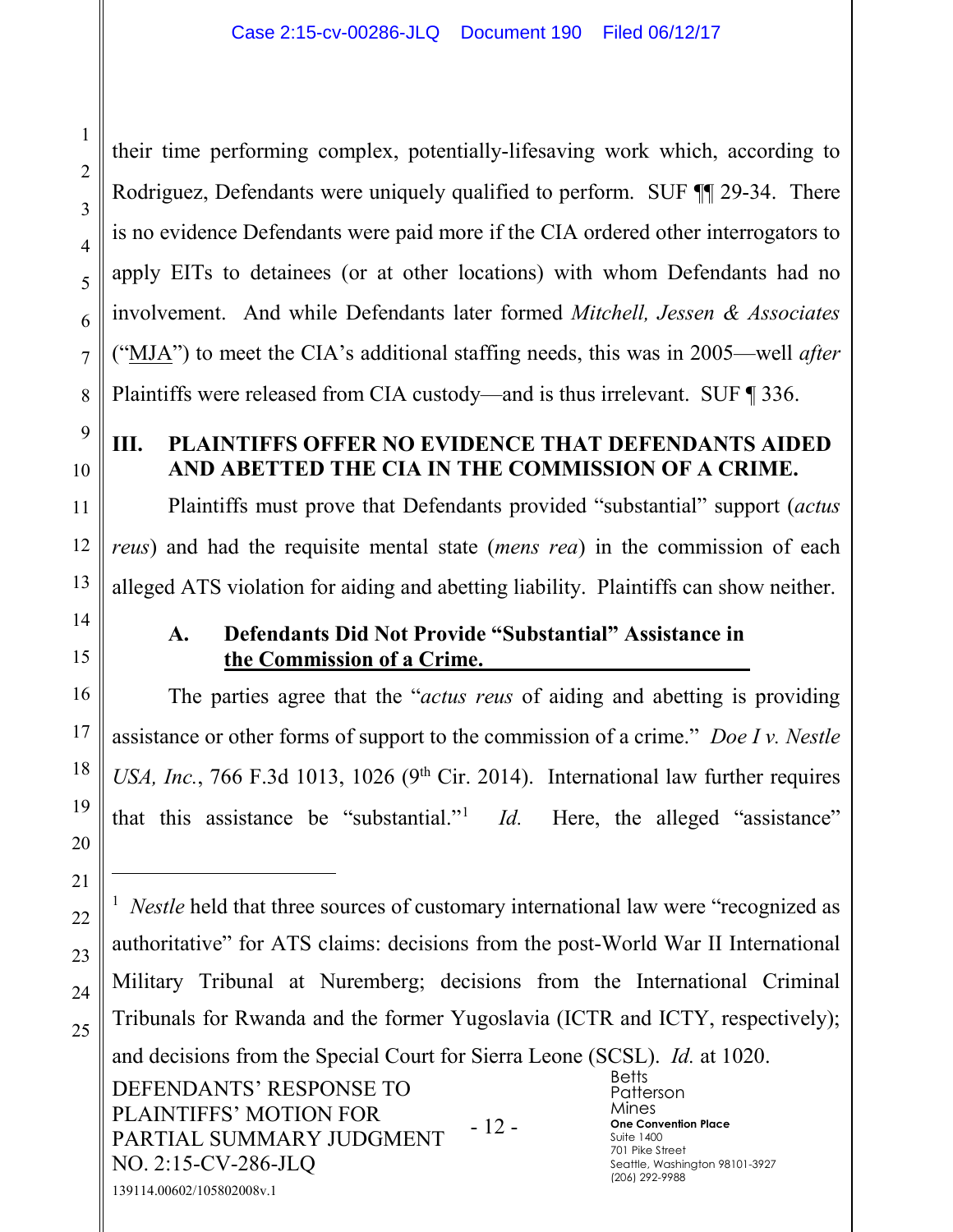Defendants provided to the CIA in the form of the July 2002 Memo was not "substantial" as to Plaintiffs' flawed allegations of "torture" and/or CIDT.

#### **1. Plaintiffs' Domestic ATS Authority is Not Persuasive.**

In discussing the type of assistance considered "substantial," Plaintiffs rely on *S. African Apartheid Litig. v. Daimler AG*, 617 F. Supp. 2d 257 (S.D.N.Y. 2009). Mot. at 16-17. *S. African Apartheid* is not persuasive; it is an out-of-circuit district court opinion that pre-dates, and is undercut by, the Second Circuit's ruling in *Presbyterian Church of Sudan v. Talisman Energy, Inc.*, 582 F.3d 244 (2d Cir. 2009). Specifically, *Talisman* held that, "to be actionable, assistance must be both '*practical' and* have a 'substantial effect on the perpetration of the crime.'"2 *Id.* at 258 (emphasis added).

Notably, the court in *S. African Apartheid* held both that "simply doing business" with a state that violates the law of nations is insufficient to impose "aiding and abetting" liability, and that not all "aid" should be treated equally:

It is (or should be) undisputed that simply doing business with a state or individual who violates the law of nations is insufficient to create liability under customary international law. International law does not impose liability for declining to boycott a pariah state or to shun a war criminal. *Aiding a criminal 'is not the same thing as aiding and abetting [his or her] alleged human rights abuses*.'

DEFENDANTS' RESPONSE TO PLAINTIFFS' MOTION FOR PARTIAL SUMMARY JUDGMENT NO. 2:15-CV-286-JLQ - 13 - **Betts** Patterson Mines **One Convention Place** Suite 1400 701 Pike Street Seattle, Washington 98101-3927 (206) 292-9988 139114.00602/105802008v.1 2 The Ninth Circuit favorably cited *Talisman* in *Nestle*, 766 F.3d at 1023-24. A separate panel of the Second Circuit has also held that an ATS plaintiff's "reliance" on *S. African Apartheid* was "unavailing" after *Talisman*. *See Liu Bo Shan v. China Constr. Bank Corp.*, 421 Fed. Appx. 89, 94-95 (2d Cir. 2011).

 $\overline{a}$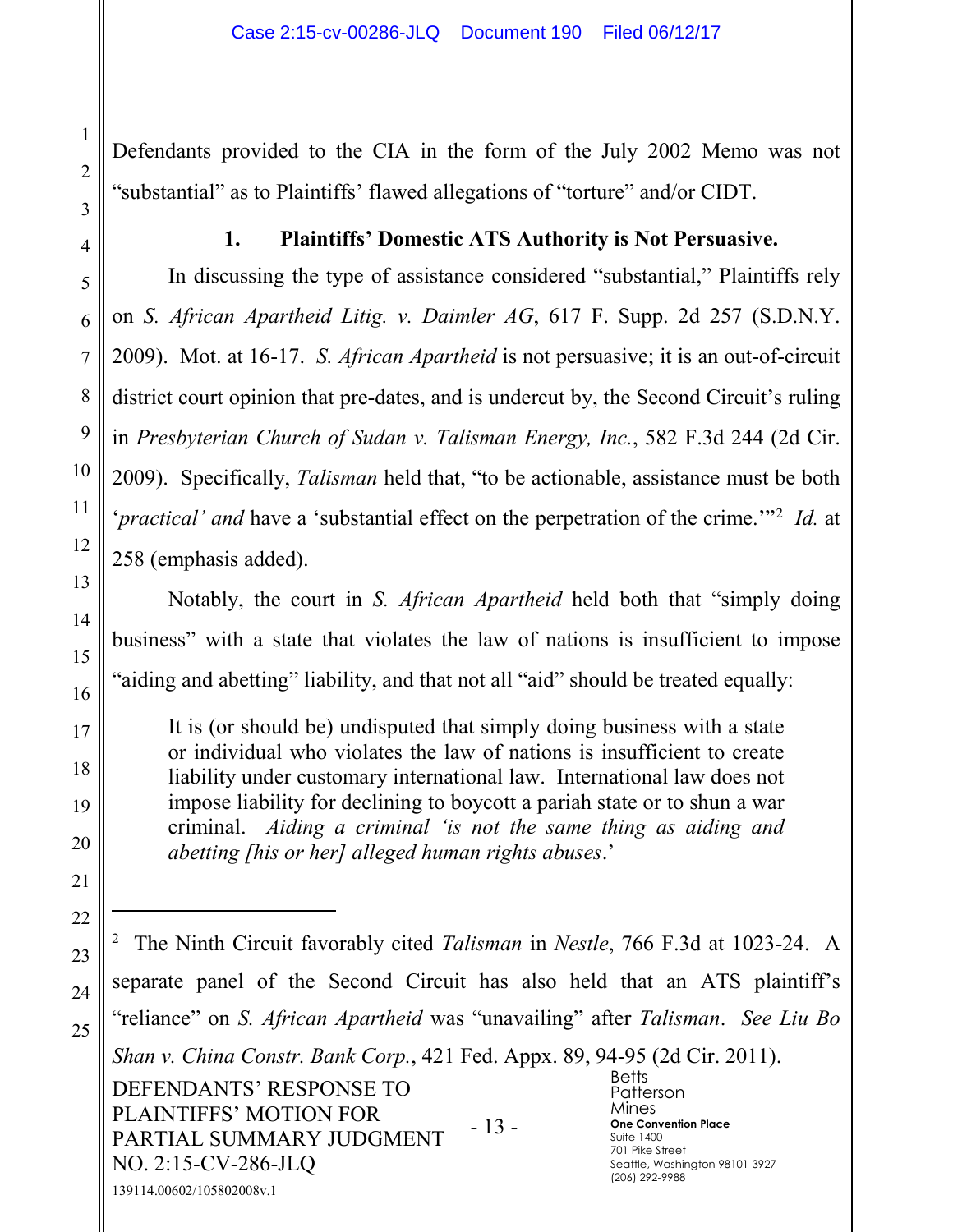*Id.* at 257 (emphasis added). Other courts agree. *See Doe v. Exxon Mobil Corp.*, 2015 U.S. Dist. LEXIS 91107, at \*28-29 (D.D.C. July 6, 2015); *In re Chiquita Brands Int'l, Inc.*, 792 F. Supp. 2d 1301, 1350 (S.D. Fla. 2011) (merely providing financing as part of an ordinary commercial transaction does not satisfy the *actus reus* requirement); *see also Liu Bo Shan*, 421 Fed. Appx. at 94-95 (allegations that a bank contacted the police and provided false evidence to induce Liu's arrest did not constitute "substantial assistance" to the police in "perpetuating the alleged cruel treatment, or prolonged arbitrary detention" that Liu suffered).

Here too, Defendants "simply [did] business" with the CIA per their contracts by providing a list of options for the Zubaydah interrogation (and other HVDs). SUF ¶¶ 32, 40-43, 211. At no time did Defendants decide who would be part of the HVD Program, nor play a role in deciding how Plaintiffs Salim and Ben Soud would be interrogated. SUF  $\P$  130, 216. And as this Court previously observed, "no one would ever be convicted of aiding and abetting by setting forth, here's options that you can utilize" if they were not also deciding who would be subjected to the program. SUF ¶ 341-42. Providing the July 2002 Memo—which, again, was the full extent of Defendants' "design" of the HVD Program—can "hardly be said to be a crime." *S. African Apartheid*, 617 F. Supp. 2d at 258 (citing *United States v. Von Weizsacker ("The Ministries Case")*, *in* 14 *Trials of War Criminals Before the Nuremberg Military Tribunals*, at 621-22 (1950)).

Plaintiffs confuse aiding the CIA in deciding how to interrogate Zubaydah with aiding the CIA's "alleged human rights abuses" as to the treatment of all detainees. But if abusive treatment occurred at *other* sites unknown to Defendants,

DEFENDANTS' RESPONSE TO PLAINTIFFS' MOTION FOR PARTIAL SUMMARY JUDGMENT NO. 2:15-CV-286-JLQ - 14 - 139114.00602/105802008v.1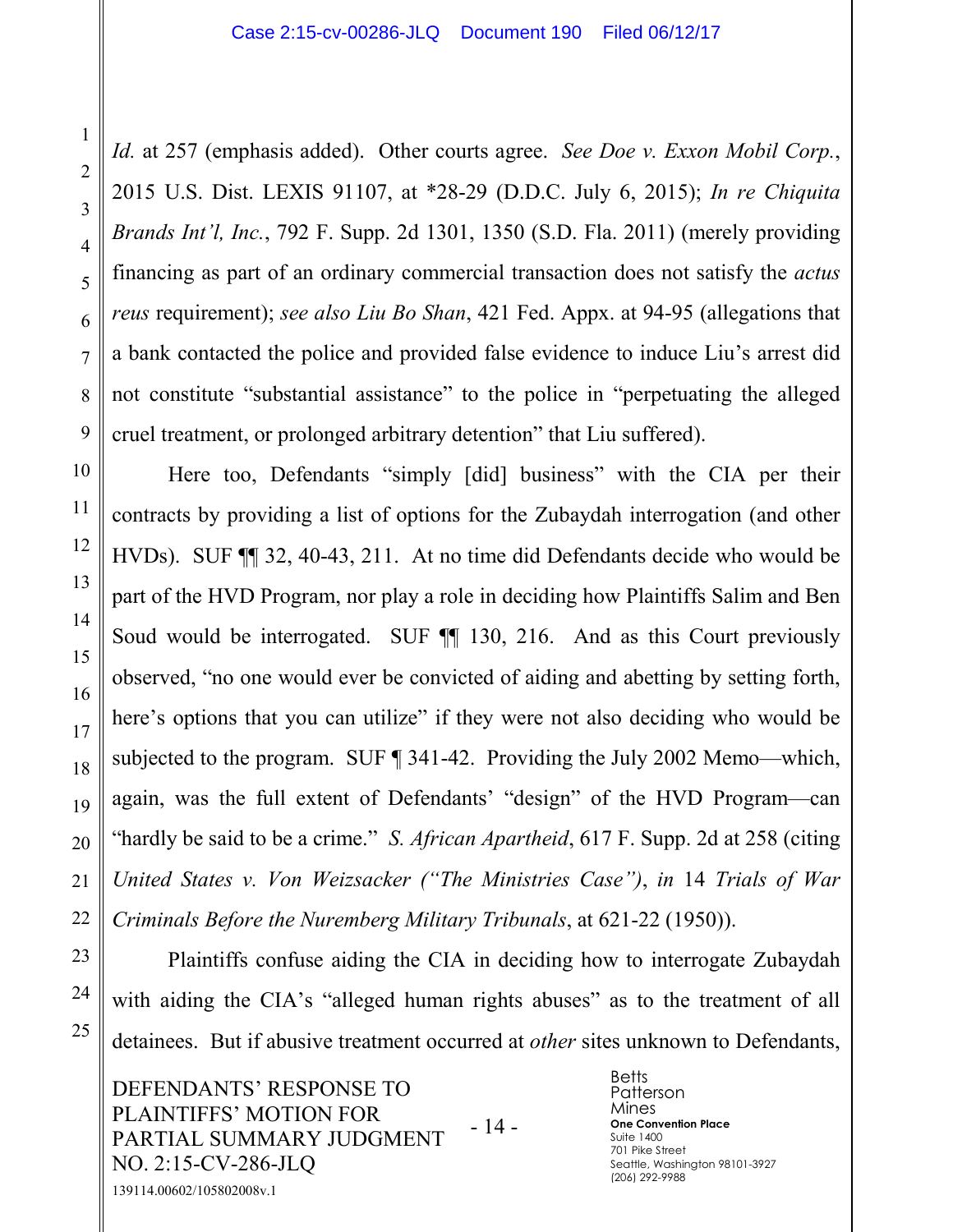in connection with detainees for which Defendants either had no contact (Salim and Ben Soud) or such minimal contact that it cannot be plausibly considered "torture" or CIDT (Rahman), it was not caused by Defendants' acts. As in *Talisman*, there is no "practical" connection between Defendants' July 2002 Memo and Plaintiffs' alleged injuries. This is true even if Defendants' recommendations were being used "beyond [their] … purpose" without Defendants' knowledge. *See Doe v. Cisco Sys.*, 66 F. Supp. 3d 1239, 1248 (N.D. Cal. 2014); SUF ¶ 245-48.

Plaintiffs further rely on *S. African Apartheid* to argue that the "provision of the means by which a violation of the law is carried out is sufficient to meet the *actus reus* requirement … under customary international law." Mot. at 17. But *Prosecutor v. Taylor*, cited by both *Nestle* and Plaintiffs, rejected the theory that "merely providing the means" was sufficient. Mot. at 16. As *Taylor* explained:

*Merely providing the means to commit a crime is not sufficient to establish that an accused's conduct was criminal*…. *Similarly[,] an accused's contribution to the causal stream leading to the commission of the crime may be insignificant or insubstantial, precluding a finding that his acts and conduct had a substantial effect on the crimes*. In terms of the effect of an accused's acts and conduct on the commission of the crime through his assistance to a group or organisation [sic], there is a readily apparent difference between an isolated crime and a crime committed in furtherance of a widespread and systematic attack on the civilian population.

Case No. SCSL-03-01-A, ¶ 391 (Sept. 26, 2013) (emphasis added).

Here, as in *Taylor*, Defendants' "contribution to the causal stream" (*i.e.*, the provision of the July 2002 Memo) leading to "the commission of the crime" (*i.e.*, the alleged torture and CIDT of Plaintiffs at COBALT outside the HVD Program)

DEFENDANTS' RESPONSE TO PLAINTIFFS' MOTION FOR PARTIAL SUMMARY JUDGMENT NO. 2:15-CV-286-JLQ - 15 - 139114.00602/105802008v.1

**Betts** Patterson Mines **One Convention Place** Suite 1400 701 Pike Street Seattle, Washington 98101-3927 (206) 292-9988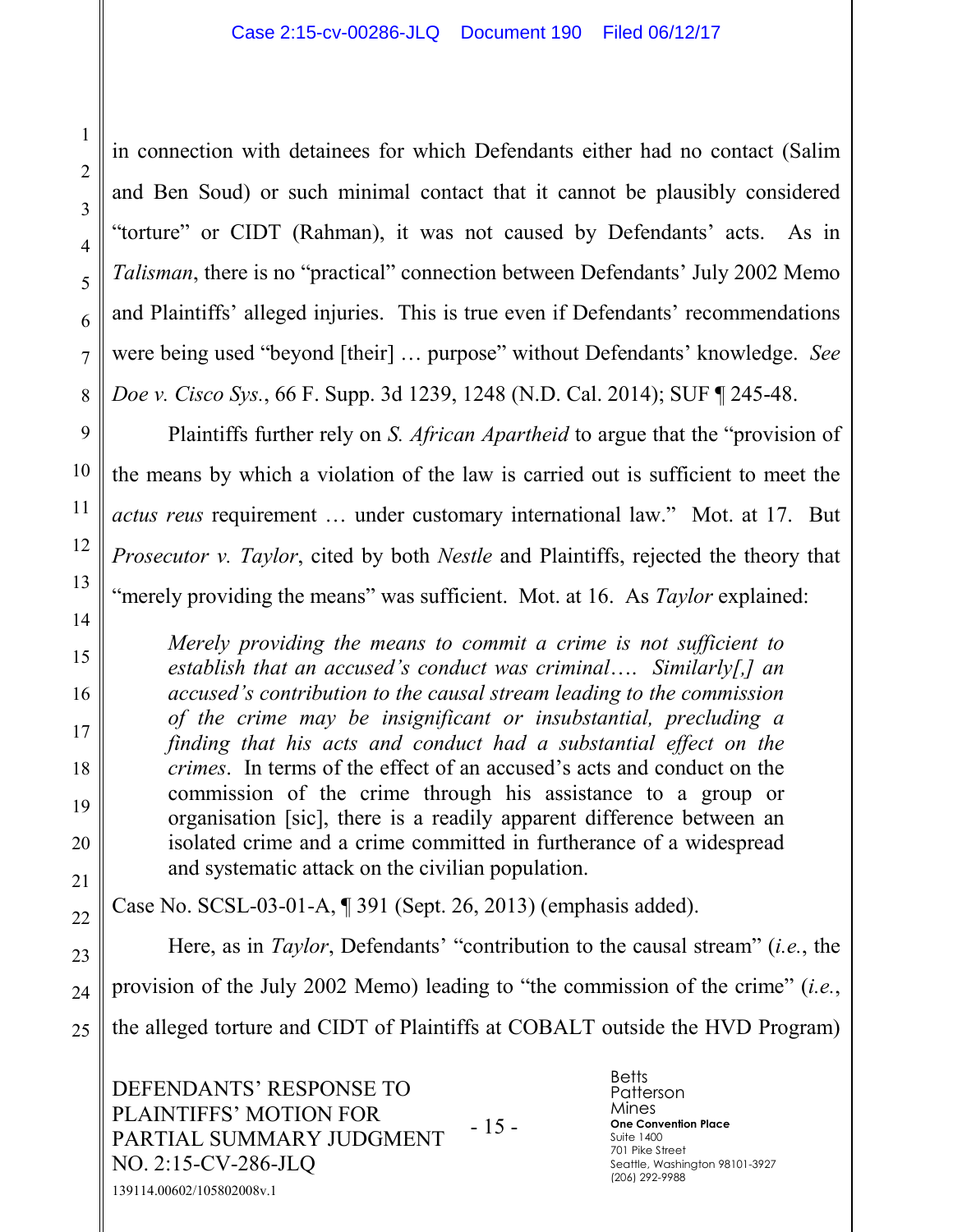is similarly "insignificant or insubstantial." This is especially true as Defendants' assistance was provided to an "organisation [sic]"—the CIA—that was making all decisions on detainees. Plaintiffs' "provision of the means" theory is unsupported by customary international law, and should be rejected. *Id.* ¶ 390 & n.1231 ("The jurisprudence is replete with examples of acts that may have had some effect on the commission of the crime, but which were found not to have a sufficient effect on the crime for individual criminal liability to attach.") (collecting cases); *Prosecutor v. Fofana and Kondewa*, Case No, SCSL-04-14-A, Judgment, ¶[ 97, 99, 102 (May 28, 2008) (that the accused provided arms, ammunition and a vehicle to support a military attack was not sufficient to eliminate all reasonable doubt as to whether their acts had a substantial effect on later committed crimes).

Lastly, Plaintiffs incorrectly assert that "[i]t does not matter that Defendants did not personally torture all three Plaintiffs or even know who they were—aider and abettor liability does not require any such direct action." Mot. at 19. In support, Plaintiffs rely exclusively on a *footnote* in a district court opinion on a motion to dismiss, *Doe v. Drummond Co.*, 2010 U.S. Dist. LEXIS 145386, at \*39 n.24 (N.D. Ala. Apr. 30, 2010), stating the court could not "find authority" for the contention that the defendant "must have known the identities of those murdered, and have ordered the deaths of those specific individuals." The *Drummond* footnote was discussing the *mens rea*—not *actus reus*—element for aiding and abetting. *Id.* at \*38-39. But, even setting that aside, the plaintiff's contention was that "Drummond purposefully participated in murders *along its rail lines*" providing a causal, geographic limitation, even if the "identities" of the alleged

DEFENDANTS' RESPONSE TO PLAINTIFFS' MOTION FOR PARTIAL SUMMARY JUDGMENT NO. 2:15-CV-286-JLQ - 16 - 139114.00602/105802008v.1

**Betts** Patterson Mines **One Convention Place** Suite 1400 701 Pike Street Seattle, Washington 98101-3927 (206) 292-9988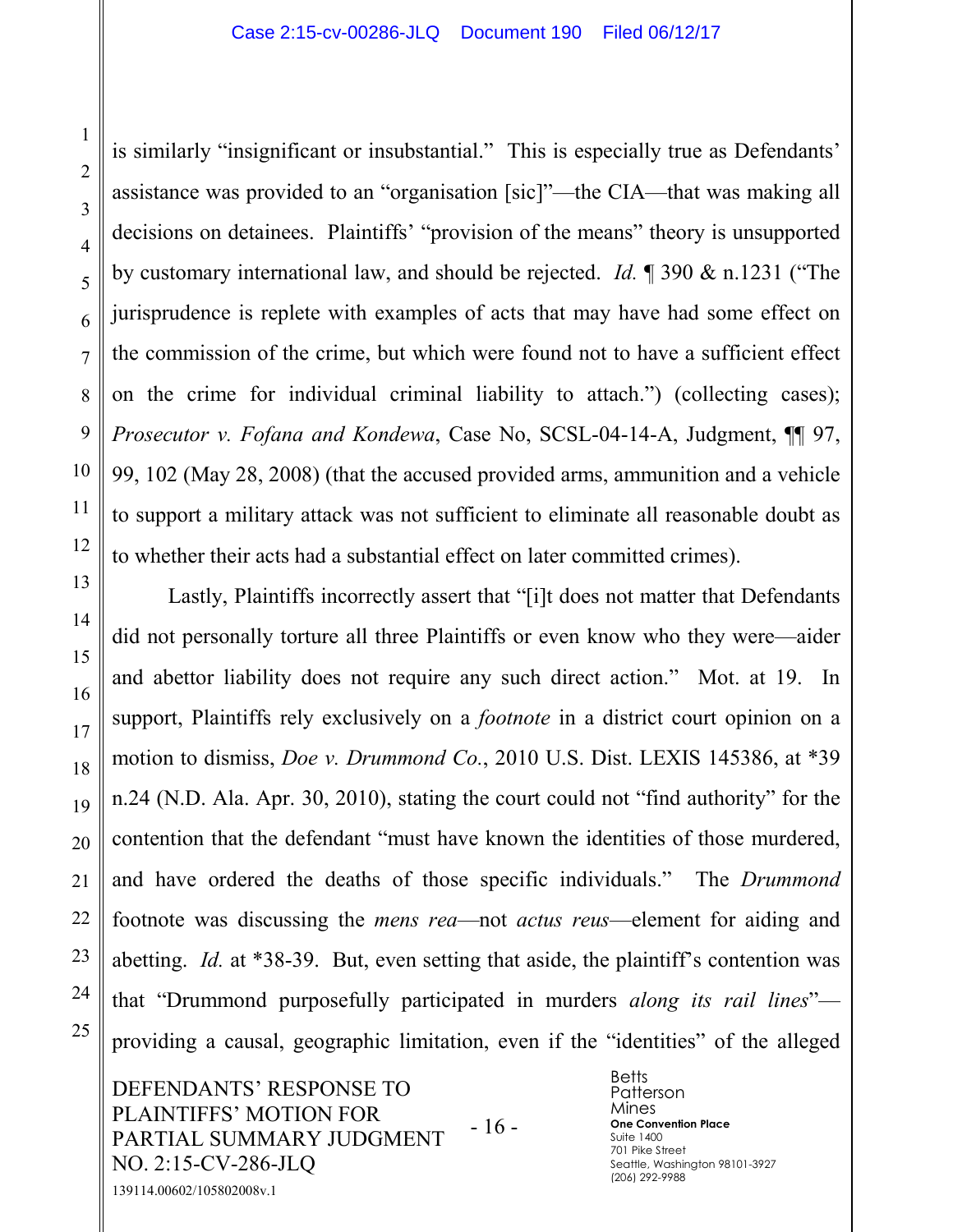victims were unknown. *Id*. at \*39 (emphasis added).<sup>3</sup> Likewise, under "authoritative" customary international law, that an individual did *not* "personally" interrogate a detainee does, in fact, "matter" for *actus reus*. *See* Section III.A.2, *infra*. *Drummond* is thus unhelpful to Plaintiffs.

#### **2. Authoritative Customary International Law Demonstrates a Lack of** *Actus Reus* **to Support Human Rights Abuses.**

Examples culled from "authoritative" customary international law cases further illustrate Defendants' lack of "substantial assistance" to aid torture/CIDT.

In *The Ministries Case*, the Nuremberg Tribunal found Karl Rasche, a banker who had facilitated large loans to a fund at the personal disposal of Heinrich Himmler—head of the S.S.—not guilty. 14 *Trials of War Criminals Before the Nuremberg Military Tribunals*, at 621-22. The Tribunal analogized the provision of the loan to one who offers "supplies or raw materials" to a "builder of a house that the seller knows will be used for an unlawful purpose." *Id.* at 621.

Here, by providing a list of pre-existing SERE techniques to the CIA which had already decided to use an approach on Zubaydah "different" from the FBI's—Defendants, at most, provided the "raw materials." SUF ¶ 33. The CIA's later use of those "raw materials" *outside* the HVD Program as part of a separate program for *non*-HVDs, including Plaintiffs, falls outside the "natural<sup>[]</sup> result" of Defendants' acts. SUF ¶¶ 216, 245, 248; *see Prosecutor v. Tadic*, Case No. IT-94-

 $\overline{a}$ 

1

2

3

4

5

6

7

8

 $\overline{Q}$ 

10

11

12

13

14

15

16

17

18

19

20

<sup>3</sup> Drummond also notes that allegations about defendants' intent to participate in the "course of hostilities" may not be sufficient to "clear the hurdle of a motion for

summary judgment"—but that this was a "question for the future." *Id.* at \*51.

DEFENDANTS' RESPONSE TO PLAINTIFFS' MOTION FOR PARTIAL SUMMARY JUDGMENT NO. 2:15-CV-286-JLQ - 17 - 139114.00602/105802008v.1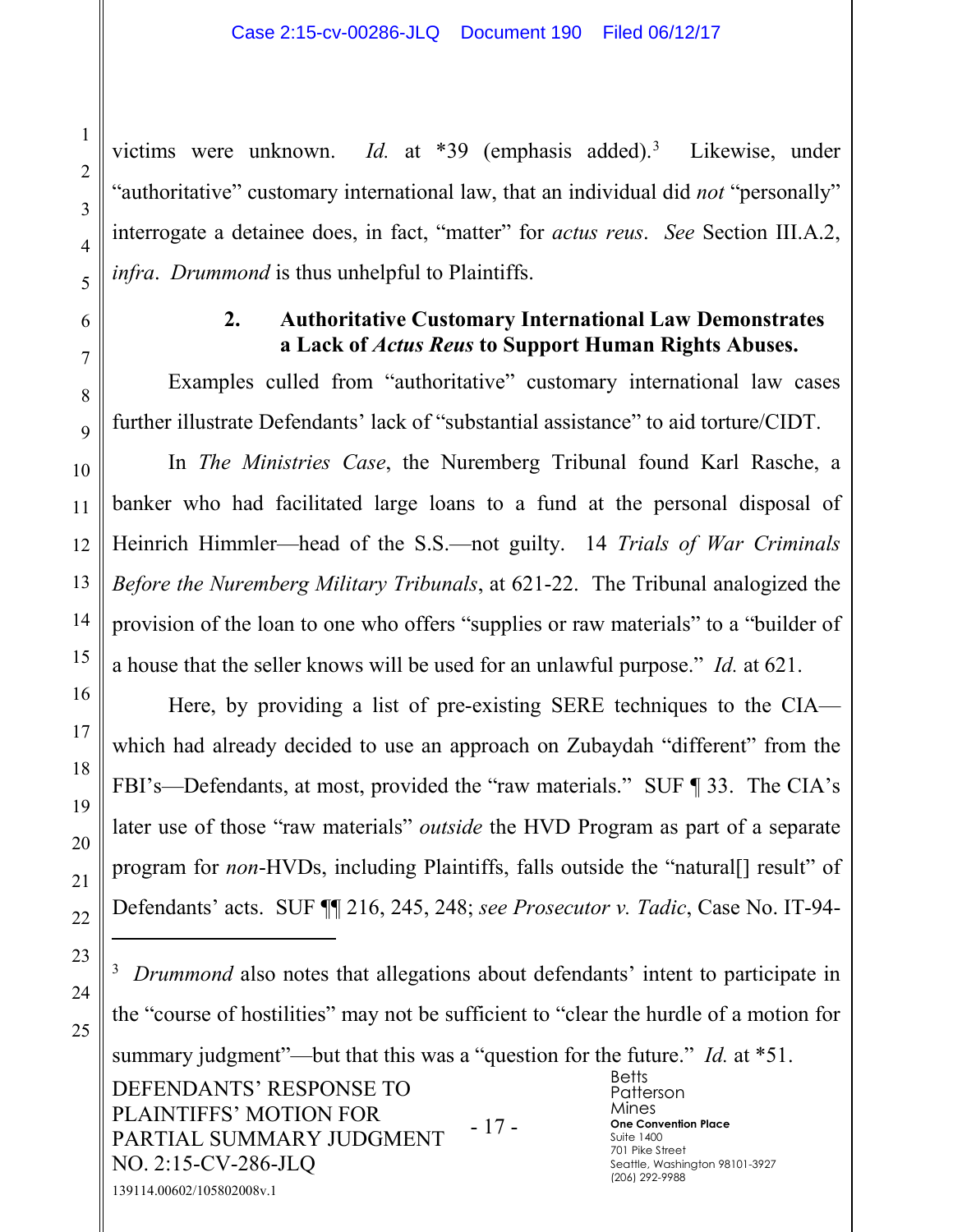1-T, Opinion & Judgment, ¶ 692 (May 7, 1997) (accused only "responsible for all that naturally results from the commission of the act in question").

*Prosecutor v. Simić et al.*, Case No. IT-95-9-T, Judgment (Oct. 17, 2003), is instructive, as it discusses the *actus reus* requirement in the context of detainee interrogations. In *Simić*, the Trial Chamber was "not satisfied that Simo Zarić aided and abetted the joint criminal enterprise to commit acts of unlawful arrest or detention as persecution." *Id.* ¶ 1000. Specifically, the *Simić* court held:

In his position as Assistant Commander for Intelligence, Reconnaissance, Morale and Information [Zarić] was responsible for conducting interrogations of some detainees at the SUP and in Brčko. The Trial Chamber does not find that these acts gave substantial assistance to the commission of acts of unlawful arrest, detention and confinement of non-Serbs, committed by the joint criminal enterprise. The Trial Chamber does not place any weight on his appointment as Chief of National Security, and finds that he did not conduct any interrogations of detainees during the brief period of this appointment. Simo Zarić took steps to obtain the release of detainees, advocating the release of ... members of the 4<sup>th</sup> Detachment.

17 18 19 20 22 In his role of conducting interrogations of detainees, Simo Zarić was frequently present at the detention facilities … where he saw detainees and the conditions that they were held in. He could see how the police, paramilitaries and JNA soldiers were unlawfully arresting and detaining people[.] Although Simo Zarić had knowledge of the unlawful arrest and detention of non-Serbs …, his acts, that included conducting interrogations of detainees, did not give substantial assistance to the joint criminal enterprise committing these crimes.

23 *Id.* ¶¶ 1000, 1002.

1

2

3

4

5

6

7

8

9

10

11

12

13

14

15

16

21

24 25 Here, as in *Simić*, while Defendants interrogated Zubaydah and other HVDs, they did *not* interrogate Plaintiffs Salim and Ben Soud. Nor did Mitchell ever

DEFENDANTS' RESPONSE TO PLAINTIFFS' MOTION FOR PARTIAL SUMMARY JUDGMENT NO. 2:15-CV-286-JLQ - 18 - 139114.00602/105802008v.1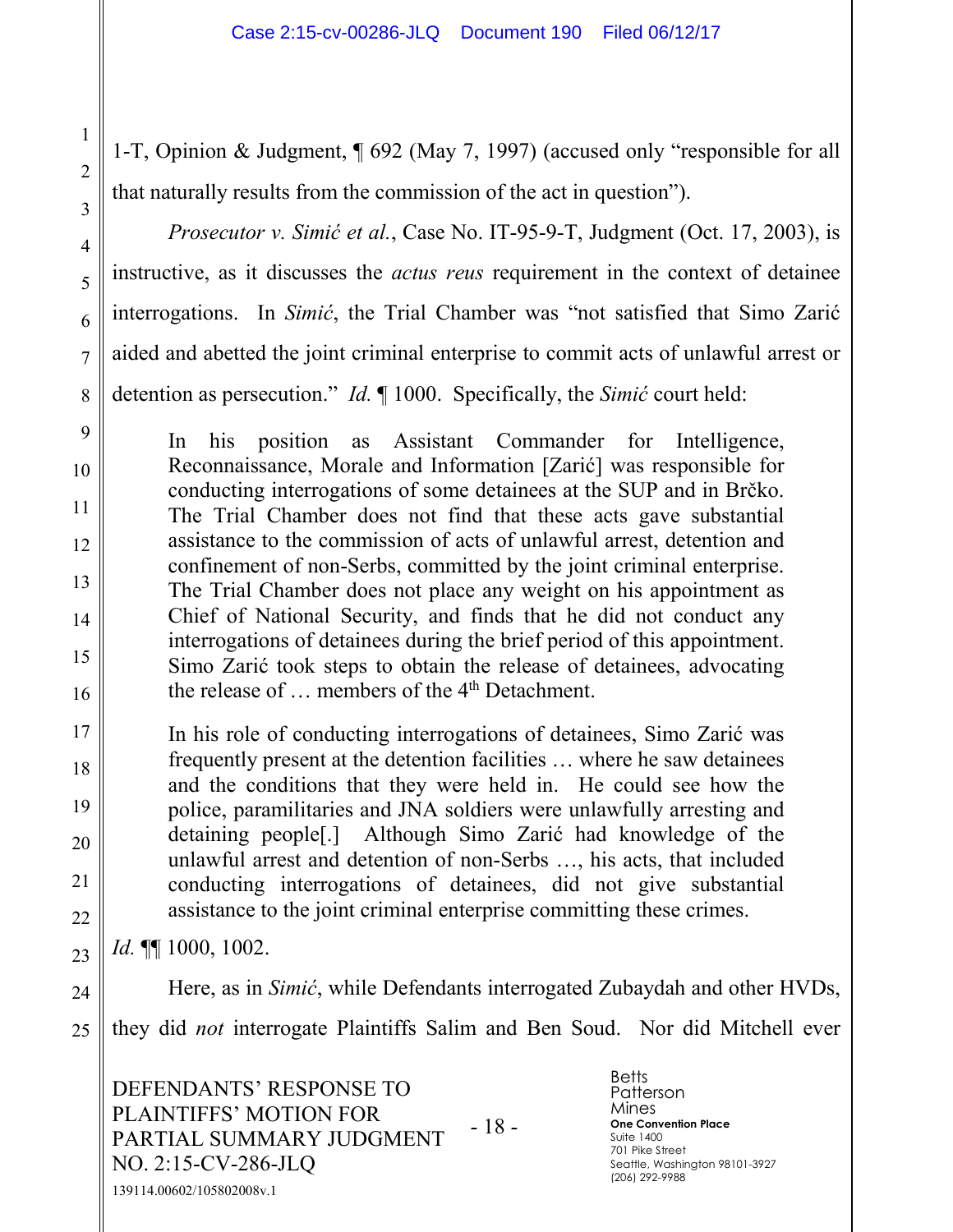apply EITs to Rahman. As for Jessen, his single "insult slap" for assessment purposes on Rahman cannot plausibly be considered "torture" or CIDT. In fact, in much the same way that Zarić took steps to obtain the release of detainees, Jessen advised that EITs *not* be used on Rahman, and "advocate[ed]" to improve the conditions of his detention—which would have likely prevented his death. SUF ¶ 319. Thus, Defendants' actions did not aid the CIA's alleged abuses *of Plaintiffs*.

Next, in *Prosecutor v. Furundžija*, Case No. IT-95-17/1/T, Judgment (Dec. 10, 1998), also cited by Plaintiffs, Mot. at 17, the court looked to two cases in the Nuremberg trials to delineate the bounds of the required *actus reus*:

The cases of Ruehl [an officer] and Graf [a non-commissioned officer] … help[] delineate the *actus reus* of the offence. The Tribunal held that both had the requisite knowledge of the criminal activities of the organisations [sic] of which they were a part. Ruehl's position, however, was not such as to 'control, prevent, or modify' those activities. His low rank failed to 'place him automatically into a position where his lack of objection in any way contributed to the success of any executive operation.' He was found not guilty.

*Id.* ¶ 219 (citing *Trial of Otto Ohlendorf and Others (Einsatzgruppen)*, in *Trials of War Criminals Before the Nuremberg Military Tribunals under Control Council Law No. 10*, Vol. IV, p.581). As to Graf, the court held that since there was no evidence in the record he "was at any time in a position to protest against the illegal actions of the others, he cannot be found guilty as an accessory under counts one and two [war crimes and crimes against humanity] of the indictment." *Id.* 220.

*Furundžija* also discussed the British case of *Zyklon B* involving poison gas used in the extermination of allied nationals interned in concentration camps. *Id.* ¶

DEFENDANTS' RESPONSE TO PLAINTIFFS' MOTION FOR PARTIAL SUMMARY JUDGMENT NO. 2:15-CV-286-JLQ - 19 - 139114.00602/105802008v.1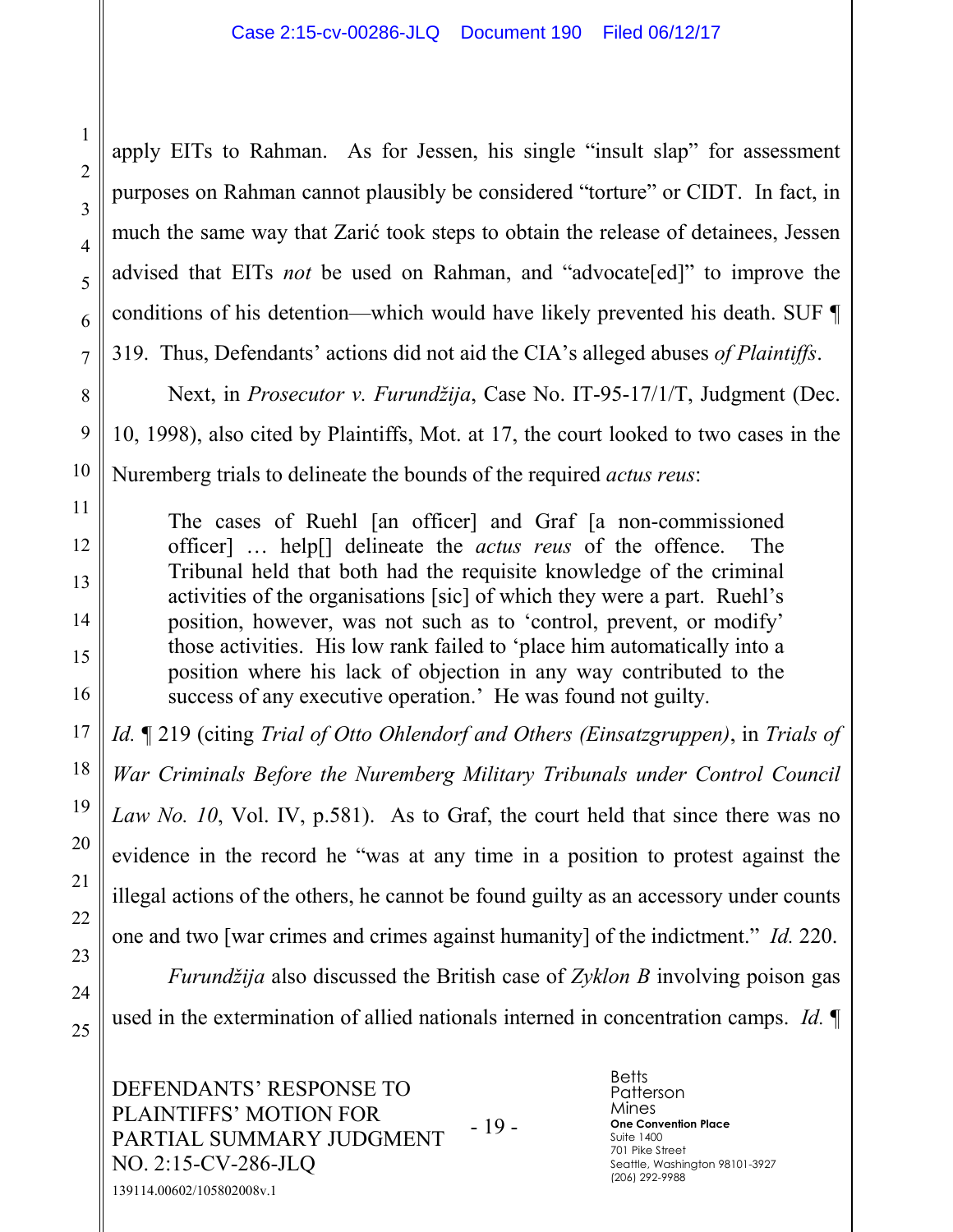222 (citing *Trial of Bruno Tesch and Two Others*, British Military Court, Hamburg, 1-8 March 1946, Vol. I, Law Reports, p. 93). In *Zyklon B*, the "owner and second-in-command of the firm were found guilty; Drosihn, the firm's first gassing technician, was acquitted." *Id.* Explaining this result, the court noted:

The functions performed by Drosihn in his employment as a gassing technician were an integral part of the supply and use of the poison gas, but this alone could not render him liable for its criminal use even if he was aware that his functions played such an important role in the transfer of gas. Without influence over this supply, he was not guilty.

*Id.* ¶ 222-223.

Here, it is undisputed that, as independent contractors serving on a larger interrogation team, Defendants lacked authority to "control, prevent, or modify" the CIA's decision to use EITs on detainees. As Rodriguez testified, "[e]verybody knows that independent contractors [like Defendants] don't make decisions, that the staff people are the ones making decisions." SUF ¶ 235. It is also undisputed that interrogation recommendations were made by the "interrogation team," which itself was required to "consult closely with CTC/LGL as to the specific means and methods envisioned." SUF ¶ 240. For instance, even when Defendants wanted to stop waterboarding Zubaydah, they had to obtain HQS approval to do so—which was denied. SUF  $\P$  190-205. And like Ruehl and Graf in the Nuremberg trials, and Drosihn in *Zyklon B*, even if Defendants' played an "integral part of the supply and use of the" EITs (which they did not) this too could not render them labile for the CIA's alleged "criminal use" *on Plaintiffs*, as Defendants had no "influence" over the application of EITs on such unknown detainees selected by the CIA.

DEFENDANTS' RESPONSE TO PLAINTIFFS' MOTION FOR PARTIAL SUMMARY JUDGMENT NO. 2:15-CV-286-JLQ - 20 - 139114.00602/105802008v.1

**Betts** Patterson Mines **One Convention Place** Suite 1400 701 Pike Street Seattle, Washington 98101-3927 (206) 292-9988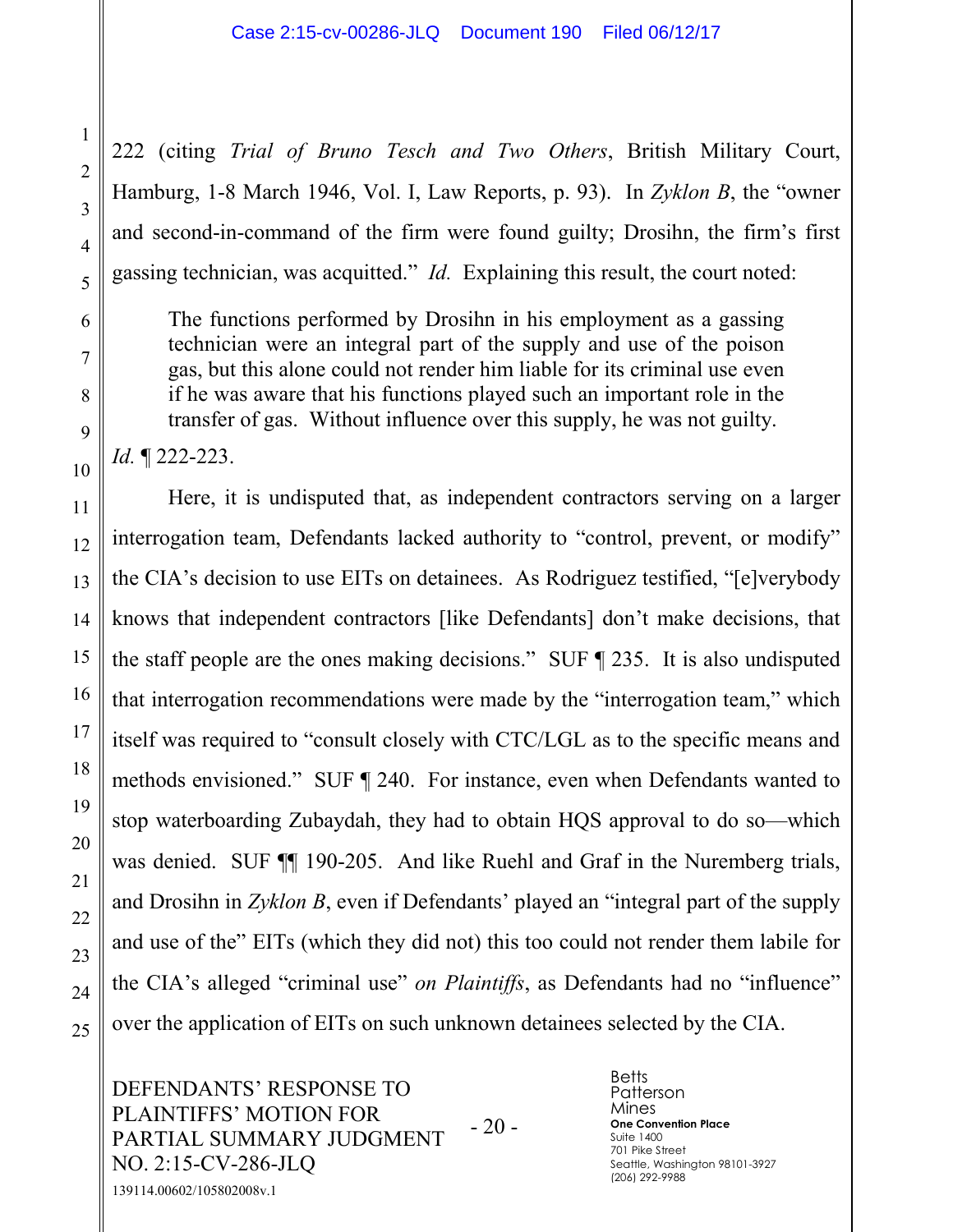1

2

3

4

5

6

7

8

9

10

11

12

13

14

15

16

17

18

19

20

21

22

#### **3. There is a Break in the Casual Chain Between the EITs Defendants Suggested the CIA Use on Zubaydah and Other HVDs and the Techniques Allegedly Applied to Plaintiffs.**

Plaintiffs Salim and Ben Soud's claim that they were "subjected to a systematic program based directly on Defendants' design (and relying on the precise methods they promoted and tested)," Mot. at 18, is contrary to the record. Neither Plaintiff was in the HVD Program. SUF  $\P$  27, 269, 279, 321. Nor were they subjected to the "precise methods" suggested by Defendants for HVDs. SUF ¶¶ 270-71, 279-80. Salim and Ben Soud were allegedly exposed to techniques outside the July 2002 Memo, such as "nudity"; "dietary" manipulation; "abdominal slap"; and "water dousing"—*none* of which Defendants recommended. SUF ¶¶ 127-29, 131, 270-71, 279-80. Rahman was subjected to a single "insult slap" for assessment purposes and then died of "hypothermia" due to exposure (not an EIT). SUF ¶¶ 289, 291-93, 319, 327-30, 322; 329. Salim and Ben Soud also assert they were placed in a "confinement box." (ECF No. 1 ¶¶ 74, 86, 92-93, 121, 141.) But even the use of this "confinement box" differed from the July 2002 Memo. *See*  Resp. SOF ¶¶ 94, 115. To the extent the CIA provided COBALT with guidance as to interrogation methods in January of 2003, Mot. at 7-8, Defendants were not aware of it. SUF ¶¶ 227-31, 261. The operation at COBALT evolved separately from the HVD Program and without Defendants' knowledge. SUF ¶¶ 246-48. There is a clear break in the causal chain required for *actus reus*.

23 24

25

#### **B. Defendants Lack the** *Mens Rea* **for Aiding and Abetting Liability.**

Plaintiffs have also failed to prove Defendants had the *mens rea* required to aid and abet "torture" or CIDT. Defendants' *Motion for Summary Judgment*

DEFENDANTS' RESPONSE TO PLAINTIFFS' MOTION FOR PARTIAL SUMMARY JUDGMENT NO. 2:15-CV-286-JLQ - 21 - 139114.00602/105802008v.1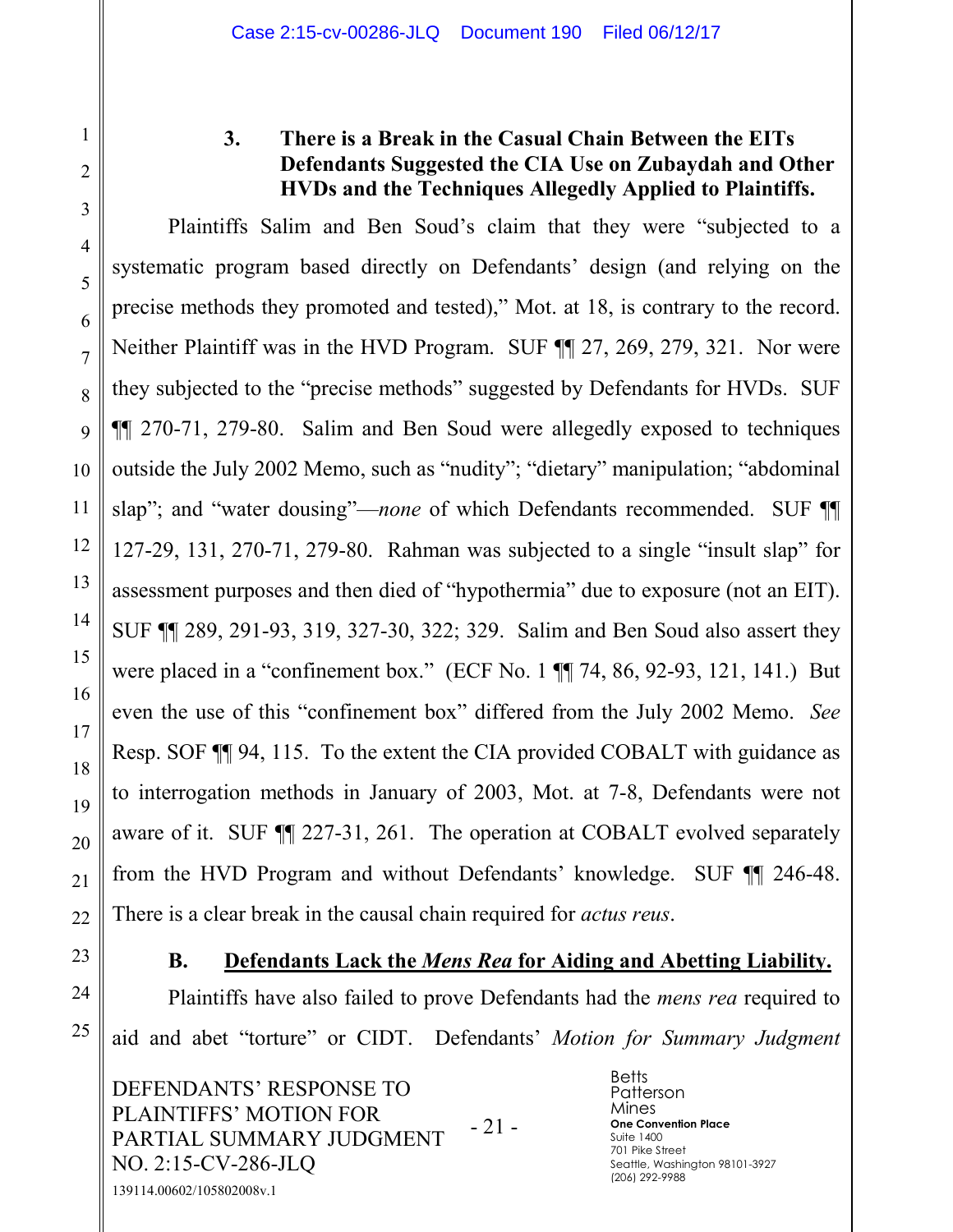explains how, given the vagaries in the Ninth Circuit's *Nestle* opinion<sup>4</sup>, decisions from sister circuits, and subsequent in-circuit district court opinions, the *mens rea* standard requires a "purpose" to "facilitate[e] the criminal act." (ECF 169 at 25- 26.) Defendants' Motion also demonstrates how, even under a lower "knowledge" standard, Plaintiffs' "aiding and abetting" claim fails. (*Id.* at 29-32.)

Plaintiffs do not identify a *mens rea* standard. Instead, they argue it is sufficient if Defendants "sought to accomplish their own goals" by "purposefully supporting" international law violations, and that it is "relevant" if Defendants "obtained a direct benefit" from the commission of the violation. Mot. at 17*.* Even if the Court adopted this formulation, Plaintiffs cannot satisfy their own test.

Plaintiffs claim, with no support in the record, that Defendants "unquestionably intended to provide assistance in the extreme abuse of prisoners." Mot. at 19. But, as the record reveals, Defendants believed the EITs were legal and appropriate based on the OLC memos, CTC's legal oversight, and the constant assurances provided by HQS in the form of daily approvals of detainee interrogation plans. SUF ¶¶ 59-80, 67, 77-79, 99, 120-23, 133, 139-173, 189, 205, 217; *United States v. Smith*, 7 F. App'x 772, 775 (9th Cir. 2001). Defendants repeatedly testified they *lacked* any intent to harm detainees; started with the "least

DEFENDANTS' RESPONSE TO PLAINTIFFS' MOTION FOR PARTIAL SUMMARY JUDGMENT NO. 2:15-CV-286-JLQ - 22 - **Betts** Patterson Mines **One Convention Place** Suite 1400 701 Pike Street Seattle, Washington 98101-3927 (206) 292-9988 139114.00602/105802008v.1 4 Specifically, the Ninth Circuit in *Nestle* declined to decide whether a "purpose or knowledge standard applies to aiding and abetting ATS claims"—instead holding that "[a]ll international authorities agree that '*at least* purposive action … constitutes aiding and abetting[.]'" 766 F.3d at 1024 (emphasis in original).

 $\overline{a}$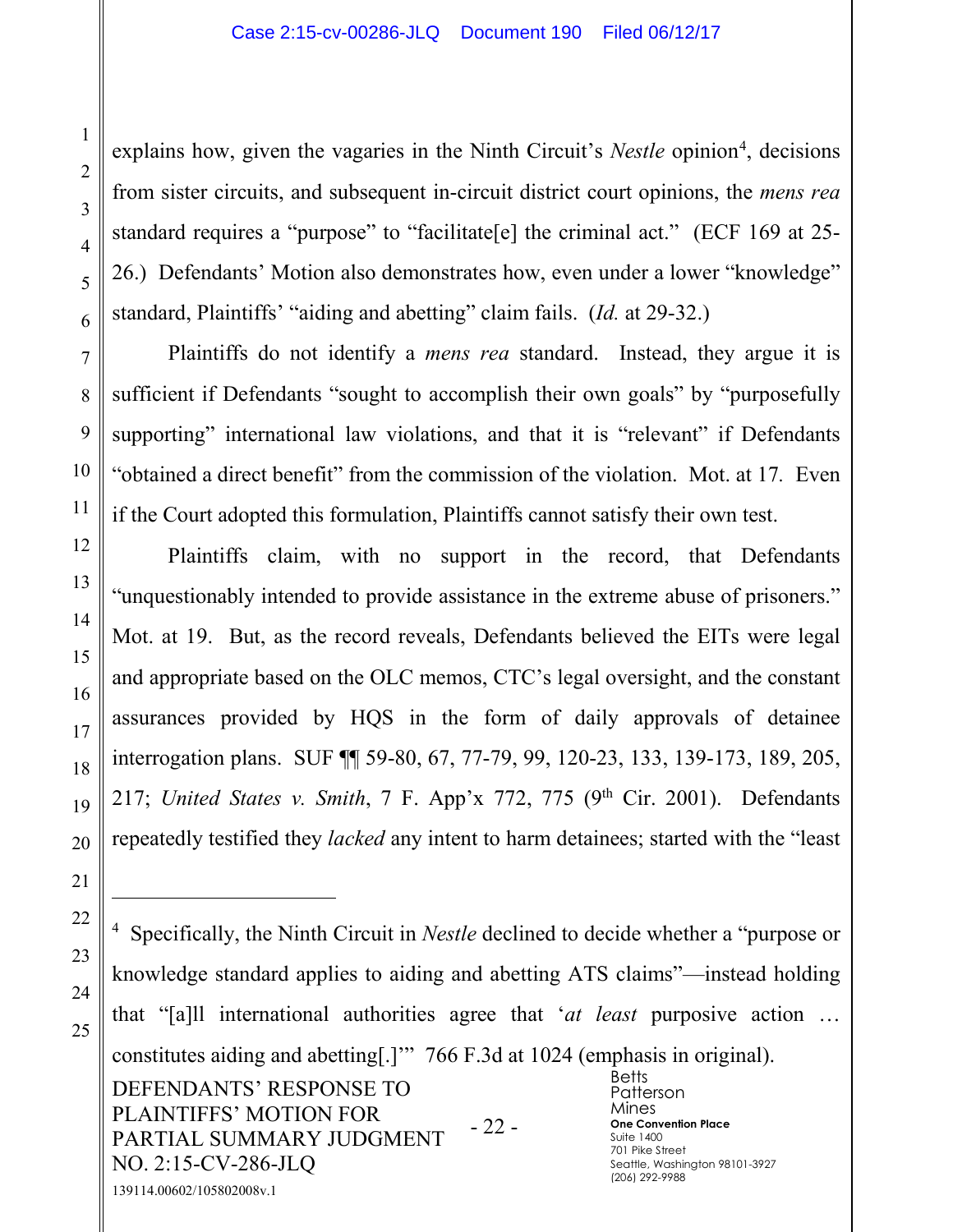intrusive" EITs; and obtained specific approval for any EIT used in the HVD Program. SUF ¶¶ 128, 133, 167-68, 220, 243, 293. Assuming *arguendo* Defendants had an overarching "purpose," it was to supply the CIA with a "safe,"<sup>5</sup> alternative approach to the Zubaydah interrogation that was "different" from the ineffectual techniques used by the FBI. SUF ¶ 33. Moreover, their "purpose" was not to rely on or research Dr. Seligman's "learned helplessness" paradigm—which Defendants repeatedly explained to the CIA was not a desired condition in detainees. SUF ¶¶ 54, 109. Nor was their "purpose" to facilitate "international law violations" in connection with interrogations of *unknown* detainees (like Plaintiffs), in an *unknown* CIA-run program for low- and medium-value detainees, at *unknown* detention sites (like COBALT) conducted by *unknown* interrogators. *See Tadic*, Case No. IT-94-1-T, Opinion & Judgment, ¶ 688 ("an individual who provides some type of assistance to another individual without knowing that this assistance will facilitate the commission of a crime would not be held accountable").

Plaintiffs' additional contention that Defendants "assisted and encouraged the expansion of their program to additional prisoners" after Zubaydah is also incorrect. Mot. at 20. Defendants did not decide (or "assist" the CIA in deciding) whether to expand the HVD Program to "additional prisoners." SUF  $\P$  216, 222-24. Rather, *the CIA* decided how to classify detainees, as well as which detainees

DEFENDANTS' RESPONSE TO PLAINTIFFS' MOTION FOR PARTIAL SUMMARY JUDGMENT NO. 2:15-CV-286-JLQ - 23 - 139114.00602/105802008v.1 2, Mitchell Tr. at 280:12-281:3.)

 $\overline{a}$ 

<sup>5</sup> Mitchell testified the EITs proposed for Zubaydah were safer than they might have been had they not been guided by SERE techniques. (Paszamant Decl., Exh.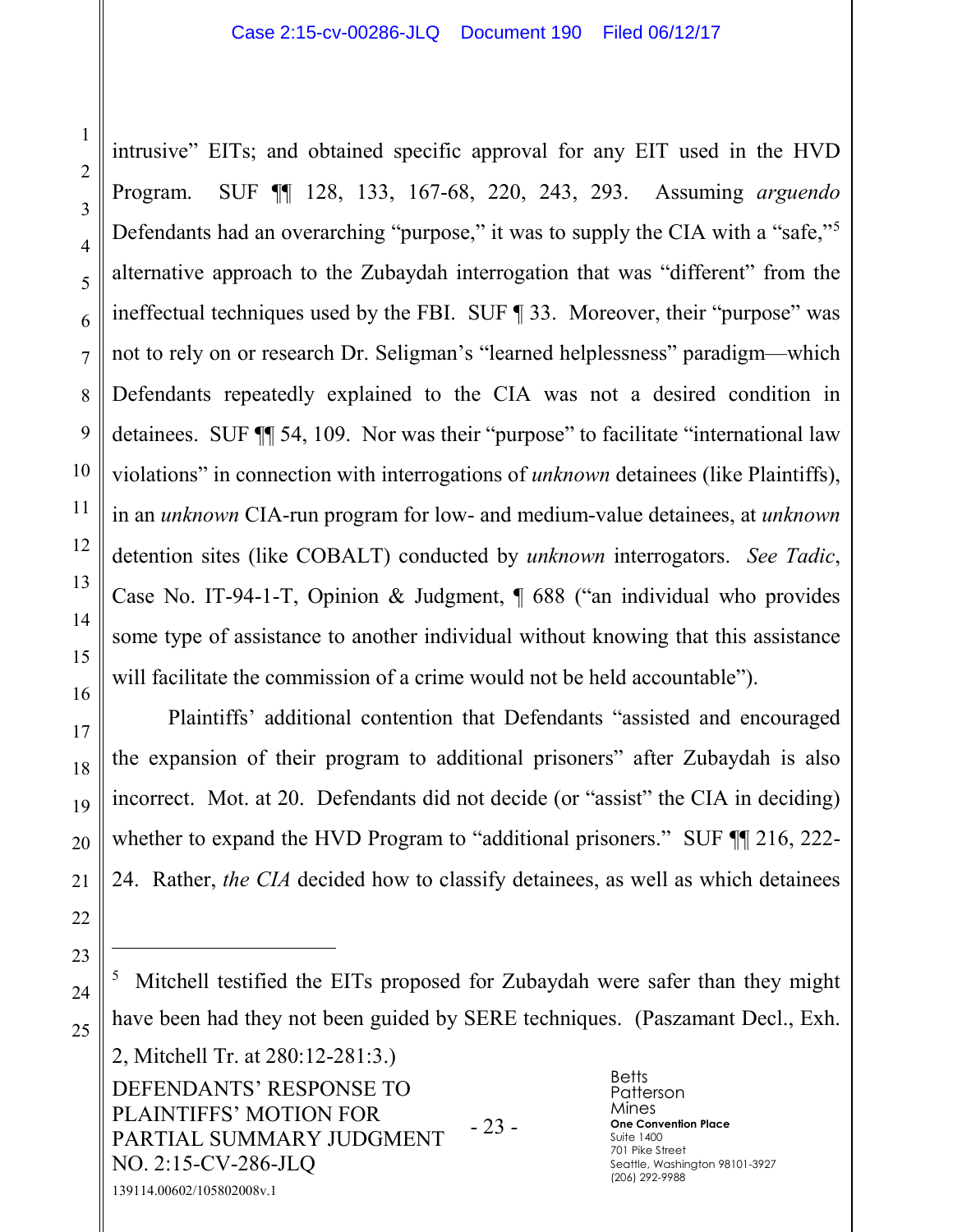to interrogate using EITs. SUF ¶¶ 27, 217-18, 252. Tellingly, when given the chance to "expan[d]" the HVD Program to include Rahman, Jessen advised EITs should *not* be applied. SUF ¶ 296.

Next, Plaintiffs' reference to Defendants' awareness of "abusive drift" in interrogations—as supporting an inference that Defendants were aware "prisoners *could* endure" "pain and suffering"—is equally unavailing, and taken entirely outof-context. Mot. at 20 (emphasis added). Defendants described how they "monitored" and "intervened" in sessions at SERE so as to *prevent* "abusive drift" to maintain the integrity of the process and ensure compliance with legal limitations. Resp. SOF 56; *see also* Paszamant Decl., Exh. 2, Mitchell Tr. at 44:2- 14; 54:7-55:7; Exh. 1, Jessen Tr. at 35:24-36:7. And when discussing the operation at COBALT, Jessen further explained that "parameters of what you can and cannot do" were required to *prevent* "drift." Tompkins Decl., Exh. 12, ECF 176-12, at US Bates 1049.

Plaintiffs also emphasize the "benefit" Defendants received from their role in the HVD Program. Mot. at 20-21. But the Ninth Circuit has clarified that merely "intending to profit" does not by itself demonstrate a "purpose" to engage in human rights abuses. *Nestle*, 766 F.3d at 1025 (the "purpose standard is [not] satisfied merely because the defendants intended to profit by doing business in the Ivory Coast. Doing business with child slave owners, however morally reprehensible that may be, does not by itself demonstrate a purpose to support child slavery."). Every independent contractor (and government employee) works "for profit." This is why courts have properly disregarded such a factor in

DEFENDANTS' RESPONSE TO PLAINTIFFS' MOTION FOR PARTIAL SUMMARY JUDGMENT NO. 2:15-CV-286-JLQ - 24 - 139114.00602/105802008v.1

**Betts** Patterson Mines **One Convention Place** Suite 1400 701 Pike Street Seattle, Washington 98101-3927 (206) 292-9988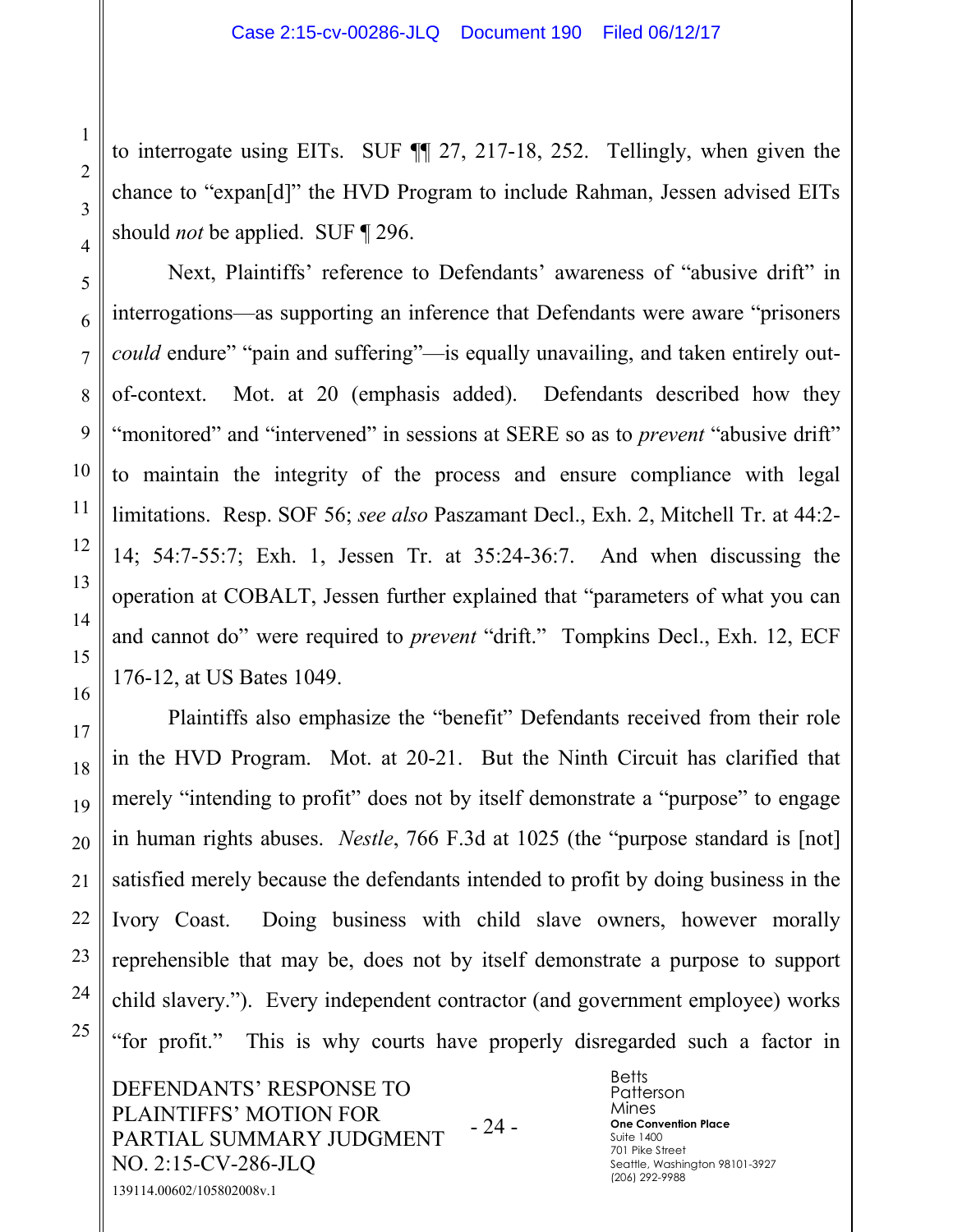1

2

3

4

5

6

7

8

9

10

11

12

 $\overline{a}$ 

13

14

15

16

17

18

19

20

21

22

23

24

25

determining whether an individual possesses the *mens rea* for "aiding and abetting." Plaintiffs' attempt to imply a nefarious intent from the amount Defendants were paid by the CIA is baseless, as the third panel member in *Nestle* observed. *Id.* at 1033-34 (Rawlinson, J., concurring in part and dissenting in part) (noting "profit-seeking is the reason most corporations exist. To equate a profitmaking motive with the *mens rea* required for ATS aiding and abetting liability would completely negate the constrained concept of ATS liability contemplated by the Supreme Court in *Sosa*.").<sup>6</sup> Plaintiffs fail to prove how Defendants "benefited" from their participation aside from any legitimate intent to profit thereby.7

<sup>6</sup> In a later opinion regarding the denial of a petition for a panel rehearing and a petition for rehearing *en banc* in *Nestle*, eight circuit judges, led by Judge Bea, dissented from the majority's decision to deny both petitions. *See Doe v. Nestle USA, Inc.*, 788 F.3d 946, 947 (9<sup>th</sup> Cir. June 10, 2015). As part of their reasoning, this bloc of judges described the slippery slope of implying an illegal purpose from mere business activities when they explained how: "the panel majority concludes that defendant corporations, who engaged in the Ivory Coast cocoa trade, did so with the purpose that plaintiffs be enslaved, hence aiding and abetting the slavers and plantation owners. *By this metric, buyers of Soviet gold had the purpose of facilitating gulag prison slavery*." 788 F.3d at 946-47 (emphasis added).

DEFENDANTS' RESPONSE TO PLAINTIFFS' MOTION FOR PARTIAL SUMMARY JUDGMENT NO. 2:15-CV-286-JLQ - 25 - **Betts** Patterson Mines **One Convention Place** Suite 1400 701 Pike Street Seattle, Washington 98101-3927 (206) 292-9988 139114.00602/105802008v.1 7 Plaintiffs' reference to the "sole source" MJA contract is equally misleading. Mot. at 21. In actually, the CTC approached *Defendants* for expanded services in 2005, not the other way around. (Paszamant Decl., Exh. 7, at US Bates 001630.)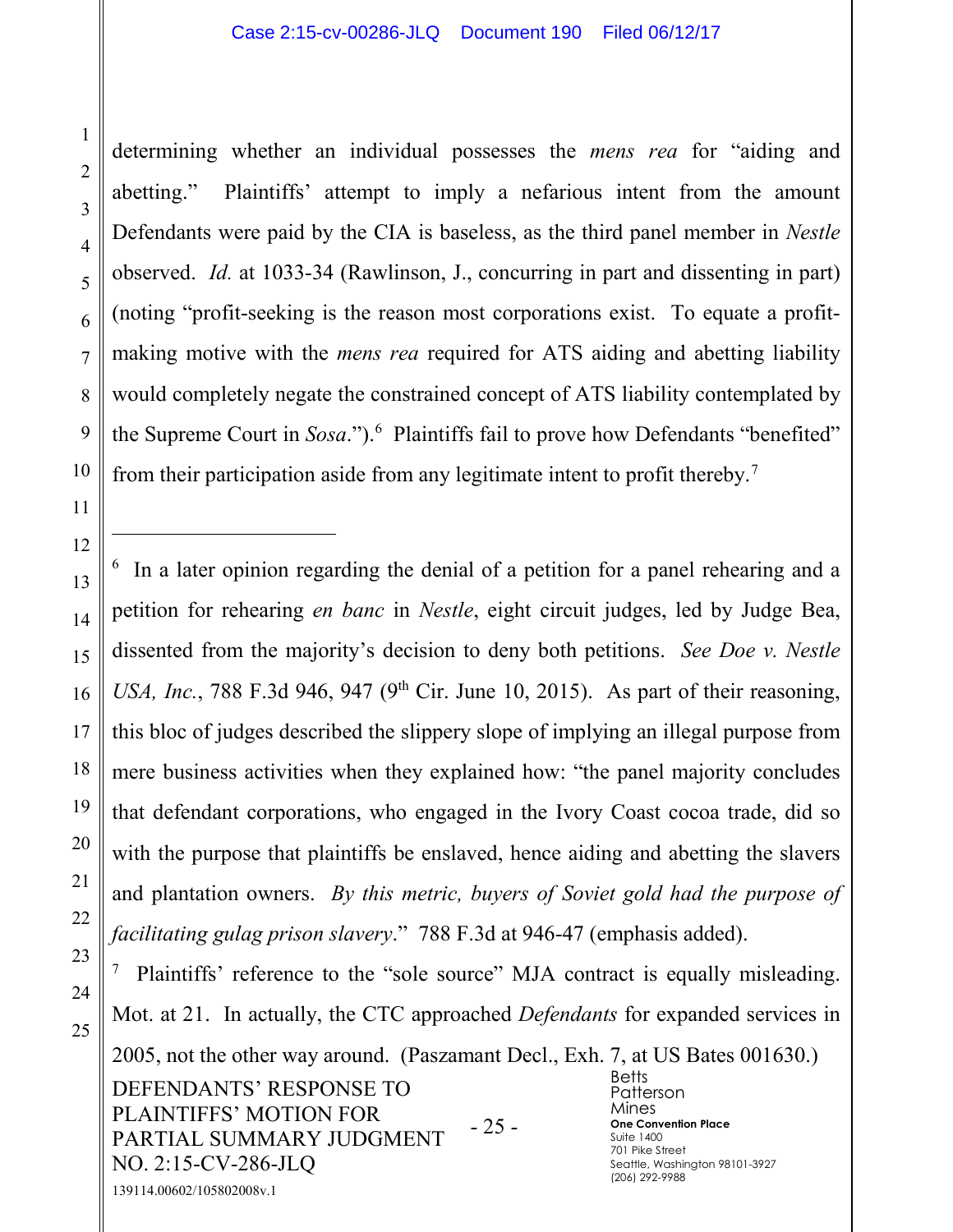Lastly, Plaintiffs challenge the assertion that a "belief by an aider and abettor that the criminal conduct he abets is officially authorized does not negate *mens rea*" because "official authorization is an *element* of the offense." Mot. at 18 (emphasis in original). This is mistaken. Indeed, Plaintiffs conflate a pleading requirement to extend ATS liability to "private actors" (like Defendants) $8$  with their "good faith" reliance upon advice of counsel intended to negate *mens rea*. *Smith*, 7 F. App'x at 775. The concept of *acting* "under color of official authority"—*i.e.*, operating as an extension of the sovereign—does not necessarily mean the private actor separately *believed* their actions were legal under domestic and international law based on an assessment communicated to them by the sovereign. Authority to act, and a belief an action is "legal," are separate concepts.

As support, Plaintiffs cite to *Siderman de Blake v. Republic of Argentina*, 965 F.2d 699 (9th Cir. 1992). Mot. at 18. But *Siderman* merely referenced the Second Circuit's *Filartiga v. Pena-Irala*, 630 F.2d 876 (2d Cir. 1980), decision for the proposition that "Dr. Filartiga claimed that the defendants' torture of his son,

8 *See, e.g., In re Estate of Ferdinand E Marcos Human Rights Litig.*, 978 F.2d 493, 501-02 ( $9<sup>th</sup>$  Cir. 1992) ("only individuals who have acted under official authority or under color of such authority may violate international law"); *Saleh v. Titan Corp.*, 580 F.3d 1, 15 (D.C. Cir. 2009) ("Although torture committed by a state is recognized as a violation of a settled international norm, that cannot be said of private actors."); *Aldana v. Del Monte Fresh Produce, N.A., Inc.*, 416 F.3d 1242, 1247 (11th Cir. 2005); *Doe v. Saravia*, 348 F. Supp. 2d 1112, 1145 (E.D. Cal. 2004).

DEFENDANTS' RESPONSE TO PLAINTIFFS' MOTION FOR PARTIAL SUMMARY JUDGMENT NO. 2:15-CV-286-JLQ - 26 - 139114.00602/105802008v.1

**Betts** Patterson Mines **One Convention Place** Suite 1400 701 Pike Street Seattle, Washington 98101-3927 (206) 292-9988

 $\overline{a}$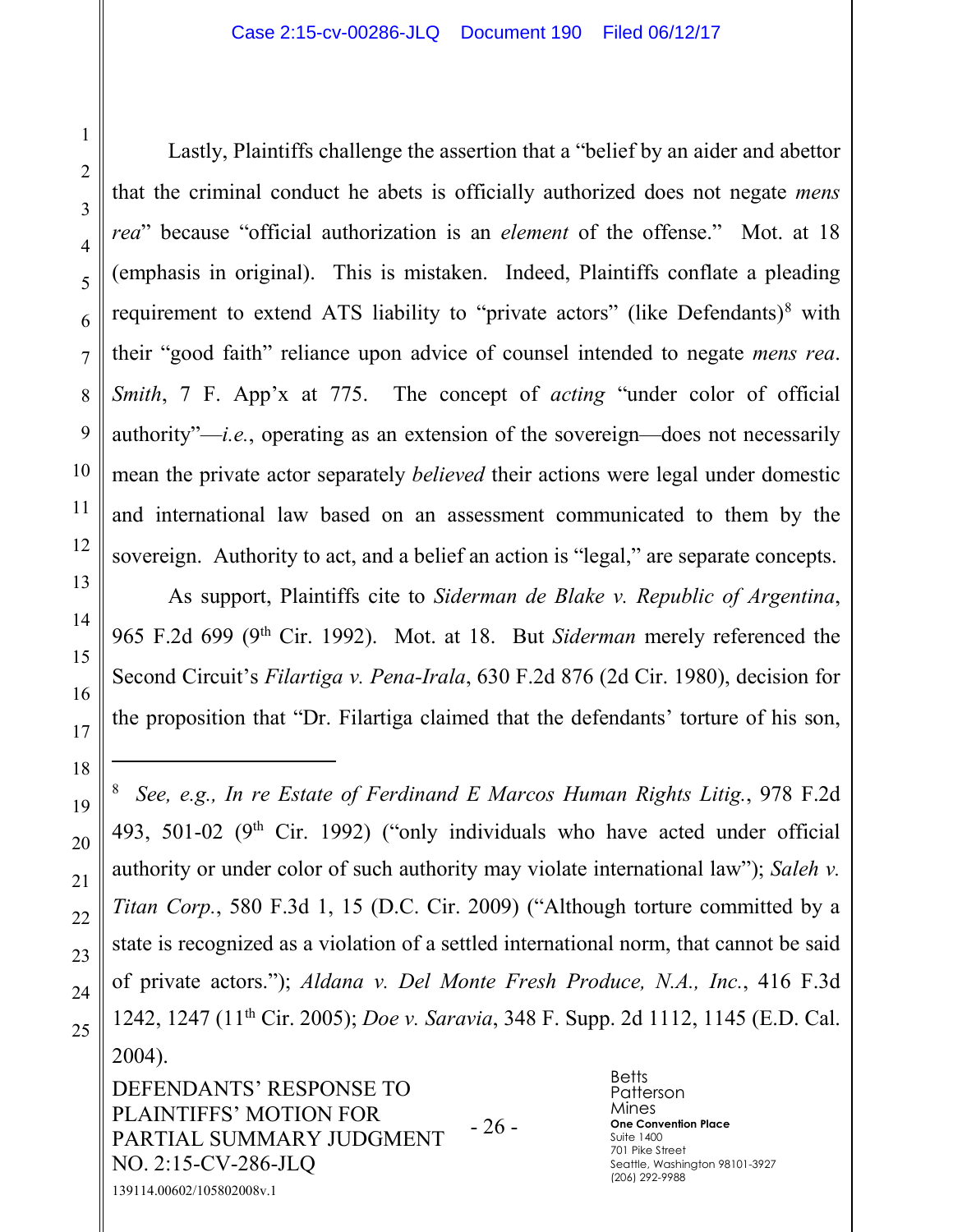perpetrated under color of official authority, violated a norm of customary international law." 965 F.2d at 716. In *Filartiga*, Dr. Filartiga and his daughter Dolly, both citizens of Paraguay living in the U.S., brought an action against the former Inspector General of Police of Paraguay for allegedly torturing Dolly's brother to death in retaliation for Dr. Filartiga's political activities in Paraguay. *Id.* at 878. To maintain jurisdiction over this foreign national, the Second Circuit held "deliberate torture *perpetrated under color of official authority* violates universally accepted norms of the international law . . ., regardless of the nationality of the parties." *Id.* (emphasis added). *Siderman* thus provides no support to Plaintiffs.

# **IV. THIS COURT NEED NOT DECIDE WHETHER PLAINTIFFS WERE SUBJECTED TO TORTURE AND CIDT TO DETERMINE THAT DEFENDANTS DID NOT AID AND ABET SUCH CONDUCT.**

#### **A. Whether Plaintiffs Were Subjected To Torture by the CIA Is Irrelevant Where No Aiding and Abetting Liability Exists.**

The Supreme Court in *Sosa v. Alvarez-Machain* established that an ATS cause of action may be viable only when it implicates international law norms that are "specific, universal, and obligatory." 542 U.S. 692, 748 (2004). Plaintiffs cannot demonstrate that the general rule against torture applies *specifically* to Defendants' proposed EITs precisely because there were *no clear international norms* concerning these techniques when they were being considered and applied. On the contrary, as the Ninth Circuit has held, from 2001-03 there was "considerable debate" over the definition of torture "as applied to specific interrogation techniques"—including some at issue here. *Yoo*, 678 F.3d at 767.

DEFENDANTS' RESPONSE TO PLAINTIFFS' MOTION FOR PARTIAL SUMMARY JUDGMENT NO. 2:15-CV-286-JLQ - 27 - 139114.00602/105802008v.1

**Betts** Patterson Mines **One Convention Place** Suite 1400 701 Pike Street Seattle, Washington 98101-3927 (206) 292-9988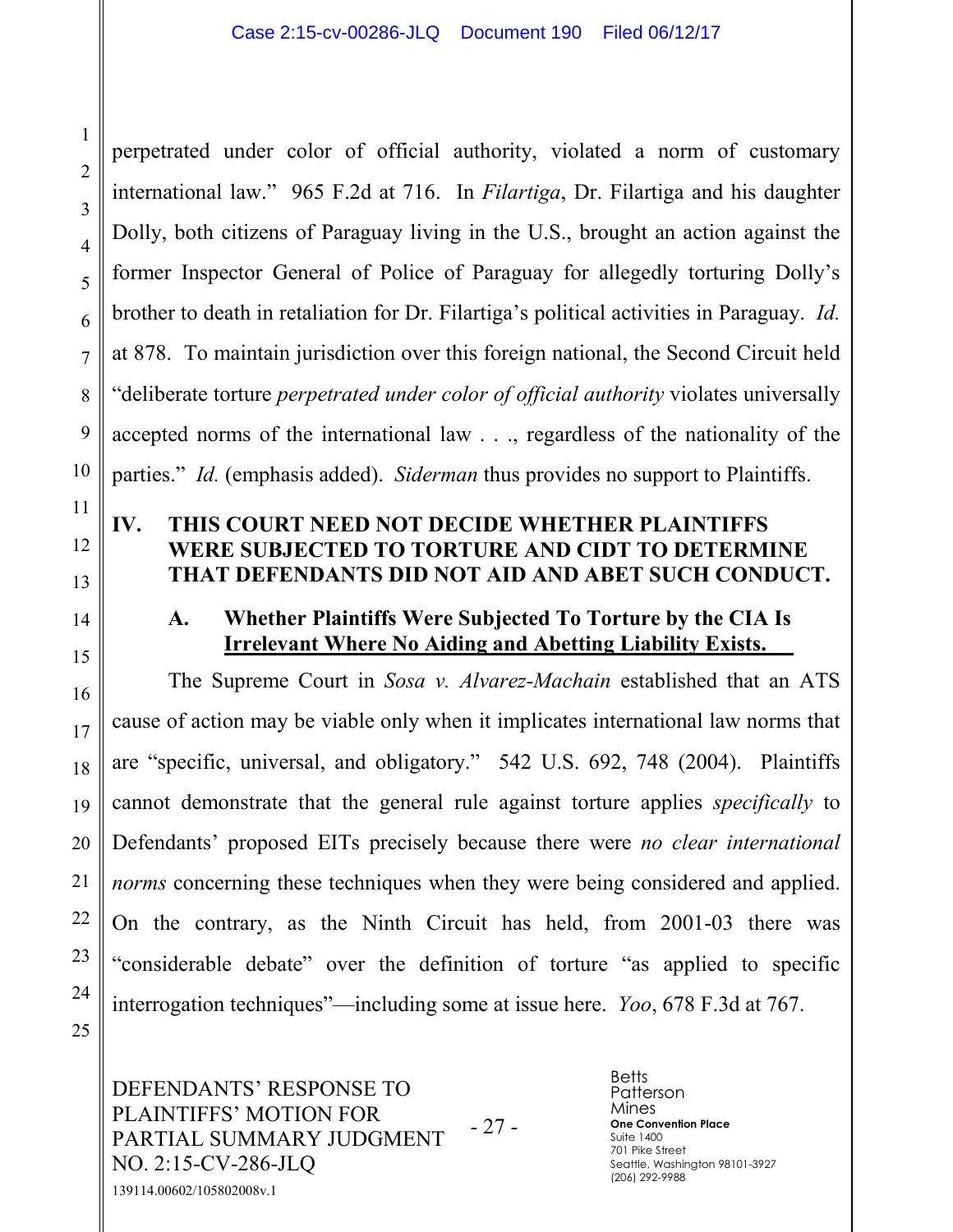"Torture" under the ATS has been interpreted as the intentional infliction of severe pain or suffering, whether physical or mental. *See Aldana,* 416 F.3d at 1251; *Presbyterian Church of Sudan v. Talisman Energy, Inc.,* 244 F. Supp. 2d 289, 326 (S.D.N.Y. 2003); *Chavez v. Carranza*, 413 F. Supp. 2d 891, 899-900 (W.D. Tenn. 2005). But the exact meaning of "severe pain or suffering" is unclear—and was especially uncertain during the relevant time period. *Yoo*, 678 F.3d at 763-64. Likewise, "[t]here does not appear to be a specific standard for determining what constitutes [CIDT]. International law merely provides that 'cruel, inhumane, or degrading treatment' encompasses acts falling short of torture." *Doe I v. Liu Qi*, 349 F. Supp. 2d 1258, 1321 (N.D. Cal. 2004) (citing *Mehinovic v. Vuckovic*, 198 F. Supp. 2d 1322, 1348 (N.D. Ga. 2002)).

Plaintiffs argue there is "no genuine dispute" the treatment they allegedly suffered at the hands of the CIA constitutes "torture" and CIDT. Mot. at 21-30. But this Court need not determine if said techniques constitute torture or CIDT.

In *Yoo*, the Ninth Circuit recognized that "[i]n several influential judicial decisions in existence [in 2001-03], courts had declined to define certain severe interrogation techniques as torture." 678 F.3d at 764. "The court then "assume[d] without deciding that Padilla's alleged treatment rose to the level of torture," *id.* at 768, but noted that whether "it *was* torture was not, however, 'beyond debate' in 2001-03." *Id.* (emphasis in original). "In light of that debate," the Ninth Circuit further held that "any reasonable official in 2001-2003" would *not* have "known that the specific interrogation techniques allegedly employed against [a detainee] necessarily amounted to torture." *Id.* Accordingly, John Yoo—the author and/or

DEFENDANTS' RESPONSE TO PLAINTIFFS' MOTION FOR PARTIAL SUMMARY JUDGMENT NO. 2:15-CV-286-JLQ - 28 - 139114.00602/105802008v.1

**Betts** Patterson Mines **One Convention Place** Suite 1400 701 Pike Street Seattle, Washington 98101-3927 (206) 292-9988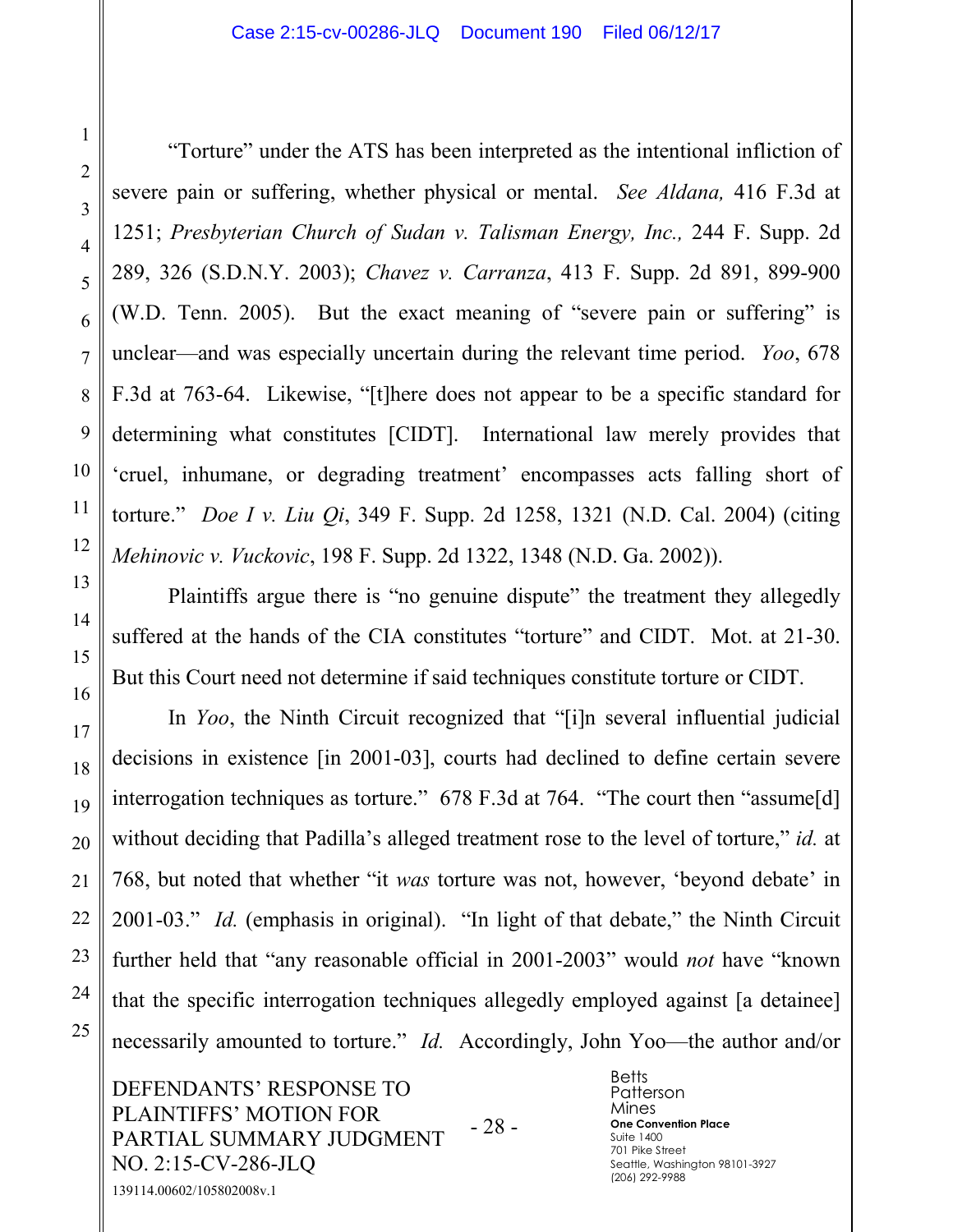facilitator of the OLC memos authorizing the EITs considered by the Ninth Circuit—was granted "qualified immunity" "*regardless of the legality* of Padilla's detention and the wisdom of his judgments." *Id.* at 753, 769 (emphasis added).

Here, this Court can follow the example set forth in *Yoo*, and similarly "assume without deciding" that Plaintiffs Salim and Ben Soud's alleged treatment by the CIA rose to the level of "torture" or CIDT because Plaintiffs have otherwise failed to support any element required to impose "aiding and abetting" liability on Defendants. As for Rahman, this Court can either make a similar assumption, or otherwise rule that the single "insult slap" Jessen applied is not and cannot qualify as "torture" or CIDT as a matter of law. There is no "specific, universal, and obligatory" international law norm under *Sosa*, 542 U.S. at 748, that holds a single facial slap can qualify as "torture" or CIDT—and Plaintiffs do not cite to any.

#### **B. The Legal Basis for Plaintiffs' Torture and CIDT Argument Fails.**

Were this Court to evaluate the techniques supposedly applied to Plaintiffs as part of their claim they were "indisputably" subjected to torture and CIDT, the legal basis for their argument falls flat.

First, *none* of the cases Plaintiffs cite, Mot. at 22, 24, expressly adopt a "totality of treatment" standard to determinate whether certain conduct constitutes "torture" or CIDT. Case authority cited by Plaintiffs is also inapposite. For example, *Prosecutor v. Akayesu*, Case No. ICTR-96-4-A, Judgment, ¶ 523 (Sept. 2, 1998), relates to violations of the Genocide Convention, and has no bearing on claims of "torture." Likewise, in *Abebe-Jira v. Negewo*, 72 F.3d 844 (11th Cir.

DEFENDANTS' RESPONSE TO PLAINTIFFS' MOTION FOR PARTIAL SUMMARY JUDGMENT NO. 2:15-CV-286-JLQ - 29 - 139114.00602/105802008v.1

**Betts** Patterson Mines **One Convention Place** Suite 1400 701 Pike Street Seattle, Washington 98101-3927 (206) 292-9988

1

2

3

4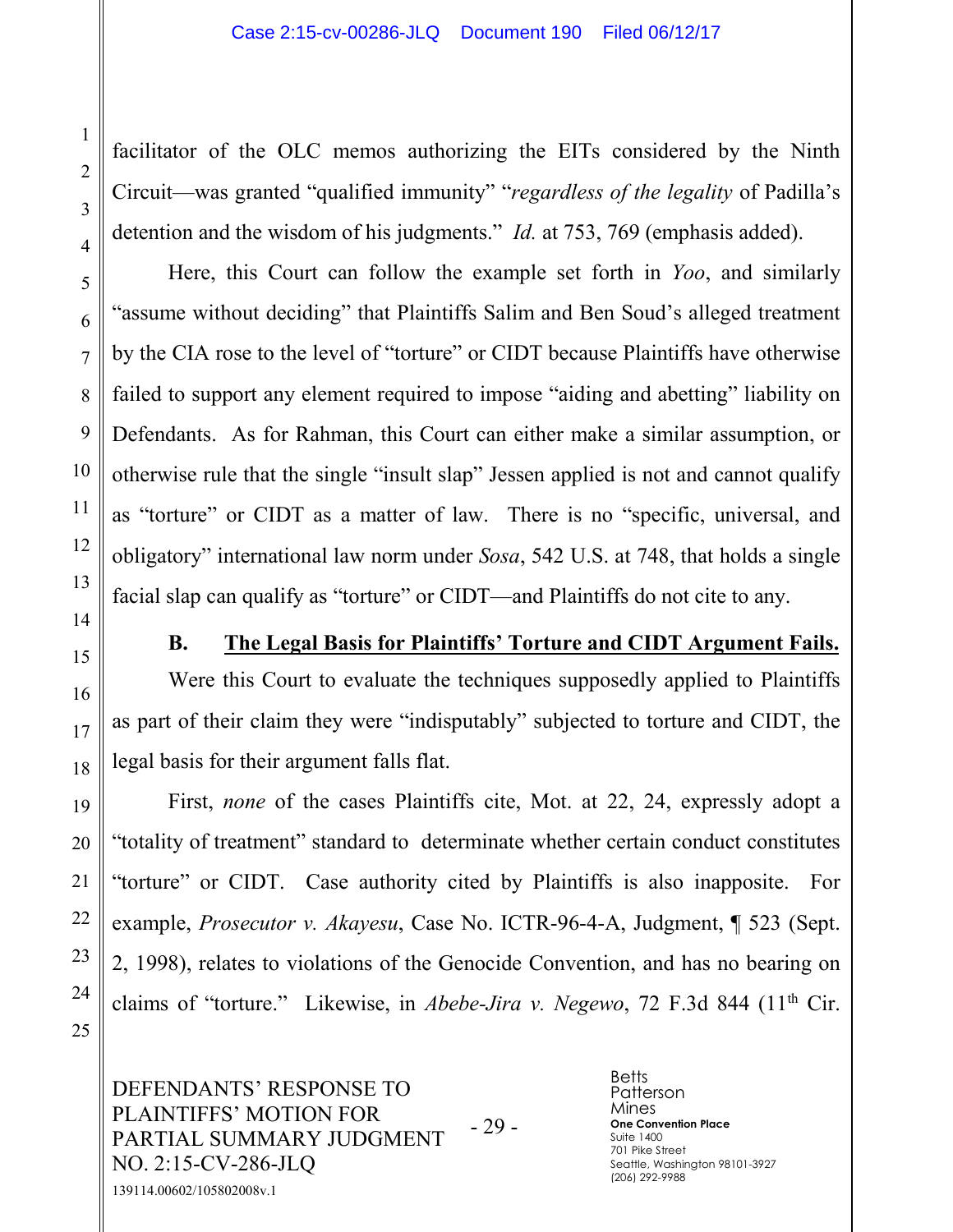1996), the court did not make any specific finding that the conduct at issue violated a specific *legal* prohibition against "torture."

Second, Plaintiffs wrongly rely upon cases to prove certain techniques have been held to previously constitute either "torture" or CIDT. For instance, *Ashcraft v. Tennessee*, 322 U.S. 143 (1944), does not address whether "forced sleep deprivation" violates a *legal* prohibition against "torture." And the report that described sleep deprivation as "torture" in that case, *id.* at 154 n.6, was published before the enactment of the Geneva Conventions and Convention Against Torture. Plaintiffs also mischaracterize *Yoo*, 678 F.3d at 765. Specifically, Plaintiffs claim that under *Yoo* "the Ninth Circuit has recognized" that "international courts have for decades concluded" that certain techniques amount to CIDT. Mot. at 28-29. This is patently incorrect. Notably, the two international court opinions Plaintiffs reference, and that are cited in *Yoo*—*i.e.*, *Ireland v. United Kingdom*, 25 Eur. Ct. H.R. (ser. A) (1978), and *HCJ 5100/94 Public Committee Against Torture in Israel v. Israel* 53(4) PD 817 [1999] (Isr.), *reprinted in* 38 I.L.M. 1471—were used by the Ninth Circuit to demonstrate how other courts had *declined* to consider certain techniques as "torture"; the Ninth Circuit thus did not weigh in *at all* as to whether these same techniques were properly held to constitute CIDT. Finally, *Public Committee Against Torture* similarly did not conclude that the techniques at issue amounted to CIDT. *See Public Committee Against Torture*, 38 I.L.M. at 1482-85.

# **CONCLUSION**

For the above reasons, this Court should deny Plaintiffs' Partial Motion for Summary Judgment, and instead award summary judgment to Defendants.

DEFENDANTS' RESPONSE TO PLAINTIFFS' MOTION FOR PARTIAL SUMMARY JUDGMENT NO. 2:15-CV-286-JLQ - 30 - 139114.00602/105802008v.1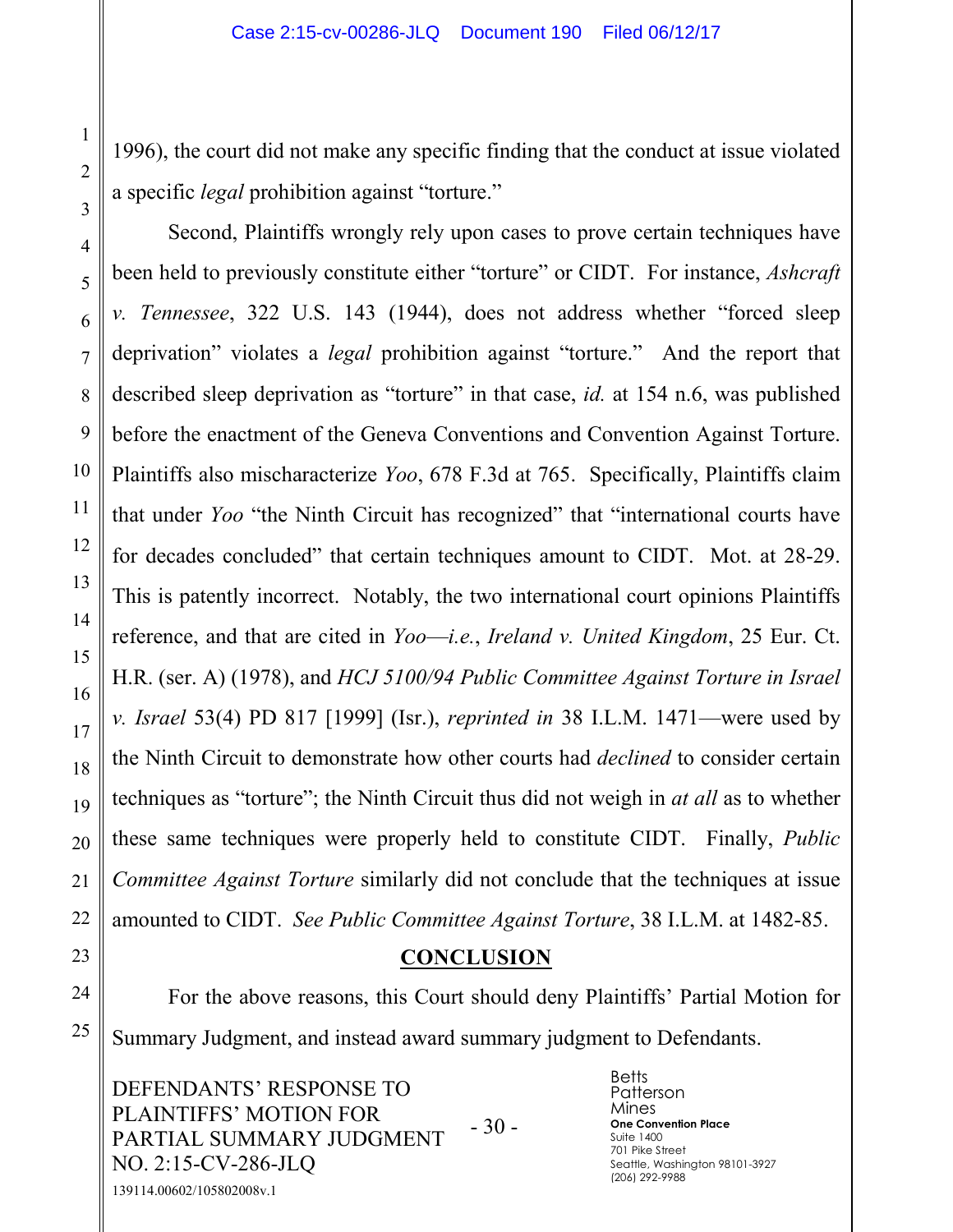DATED this 12th day of June, 2017.

1

2

 $\mathsf{I}$ 

3

4

5

6

7

8

9

10

11

12

13

14

15

16

17

18

19

20

21

22

23

24

25

|                                                                              | By: s/ Christopher W. Tompkins<br>ctompkins@bpmlaw.com<br>Betts, Patterson & Mines, P.S.<br>701 Pike St, Suite 1400<br>Seattle, WA 98101                               | <b>BETTS, PATTERSON &amp; MINES, P.S.</b><br>Christopher W. Tompkins, WSBA #11686        |
|------------------------------------------------------------------------------|------------------------------------------------------------------------------------------------------------------------------------------------------------------------|------------------------------------------------------------------------------------------|
|                                                                              | <b>BLANK ROME LLP</b><br>hschuelke@blankrome.com<br>1825 Eye St. NW<br>Washington, DC 20006                                                                            | Henry F. Schuelke III, admitted pro hac vice                                             |
|                                                                              | James T. Smith, admitted pro hac vice<br>smith-jt@blankrome.com<br>paszamant@blankrome.com<br>rosenthal-j@blankrome.com<br>130 N 18th Street<br>Philadelphia, PA 19103 | Brian S. Paszamant, admitted pro hac vice<br>Jeffrey N. Rosenthal, admitted pro hac vice |
|                                                                              |                                                                                                                                                                        | Attorneys for Defendants Mitchell and Jessen                                             |
| DEFENDANTS' RESPONSE TO<br><b>PLAINTIFFS' MOTION FOR</b>                     | $-31-$                                                                                                                                                                 | <b>Betts</b><br>Patterson<br>Mines<br><b>One Convention Place</b><br><b>Suite 1400</b>   |
| PARTIAL SUMMARY JUDGMENT<br>NO. 2:15-CV-286-JLQ<br>139114.00602/105802008v.1 |                                                                                                                                                                        | 701 Pike Street<br>Seattle, Washington 98101-3927<br>(206) 292-9988                      |